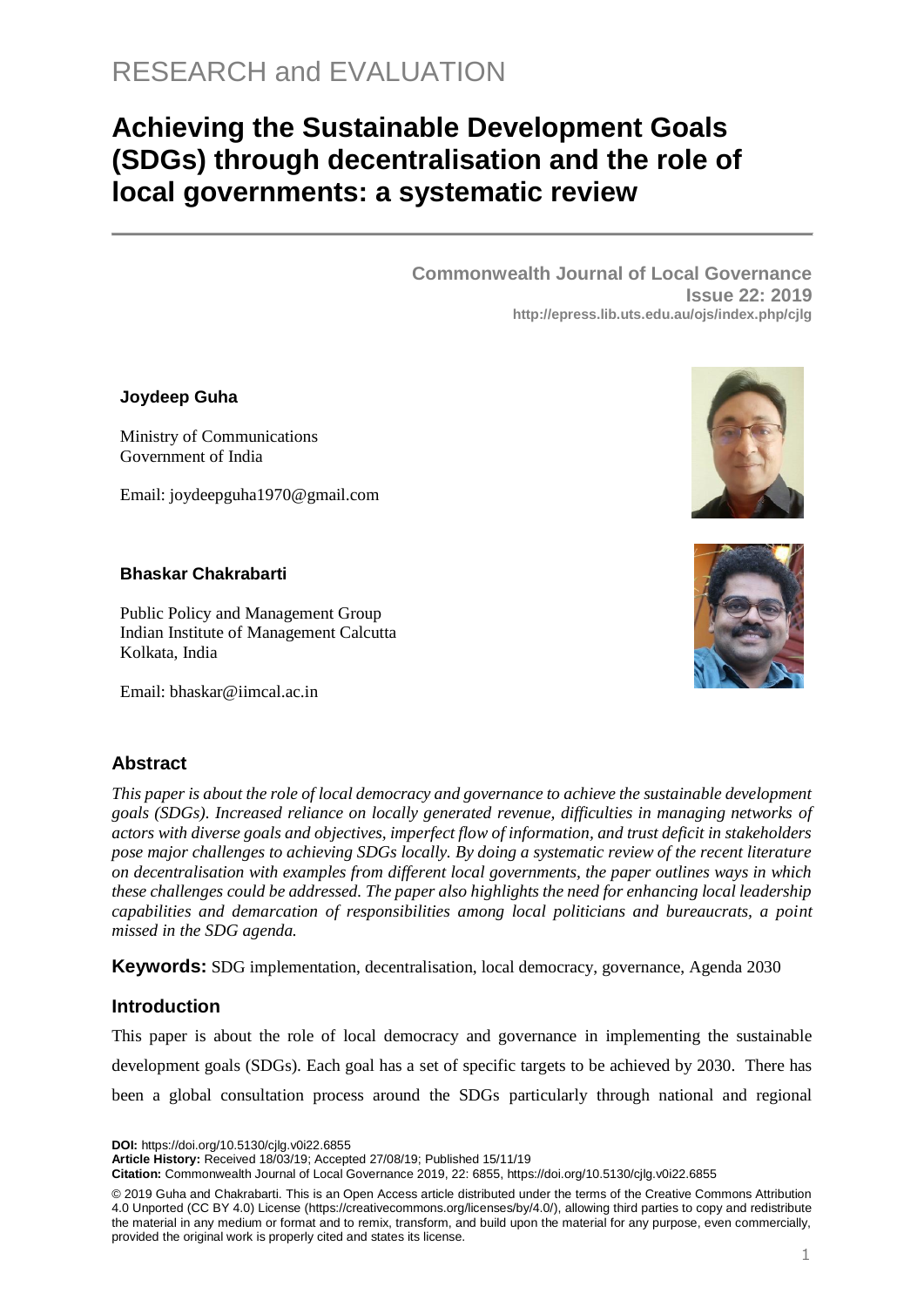consultations as well as the opportunity for organisations and individuals to contribute online. This paper seeks to consider the importance of local governments in implementing the SDGs and critically analyse the moulding of higher-level policy to local priorities (Amis 2013, Slack 2014, CLGF 2015). Recent studies show that policy response of a local government to global issues such as those highlighted in the SDG is often influenced by local political leanings, or at most, is driven by the actions of neighbouring as well as state/national governments when adopted at the local level (Hughes et al. 2018). From participatory governance to partnership with different stakeholders, from leadership response to fiscal decentralisation, we ask in this paper, where does the current academic literature on local governments situate localisation of global goals like SDGs and what is the relevance of such discussions for practice?

The paper is structured in four sections. Following the introduction, in section two, we focus on partnerships (SDG 17), economic growth and strong institutions (SDG 8 to 16), and on well-being, equality and affordability (SDG 1 to 7), in that order. Here, we discuss four issues with regard to adoption of these SDGs in local governance and democracy: a) intergovernmental relations, b) locally raised revenue, c) political and bureaucratic leadership, and d) local participation in decision-making processes. Section three discusses recent innovations in local governance, with a focus on SDG 9, and section four concludes by highlighting the key questions to guide the development of a Local Government Vision 2030.

Rapidly changing and more complex governance environments have resulted in problems with regard to limitations of local consultation and coordination across the range of stakeholders. This is further complicated by growing citizen demands and complex planning needs. The current literature on challenges in local governments could be summarised as the following:

- a) institutional arrangements including intergovernmental relationships, both vertical and horizontal, as well as partnerships;
- b) political economy of decentralisation, including the political will of the politicians, and their working relationship with the bureaucrats;
- c) bureaucratic environment, including financial management;
- d) local politics, including people's participation, accountability; and,
- e) international developmental assistance (Smoke 2015).

We situate this paper within the broad challenges identified by Smoke (2015), and discuss them in the context of achievement of SDGs. We do not visit the context of international development assistance in this paper, as this would require a focus on several external factors. Rather, we analyse the first four challenges in detail in the context of SDG implementation. Inter-institutional harmony at the local level is often considered to be of the 'utmost importance' (Geldenhuys 2008). The existing literature on coordination for local governance throws considerable light on how to manage such networks, but

# CJLG 2019 2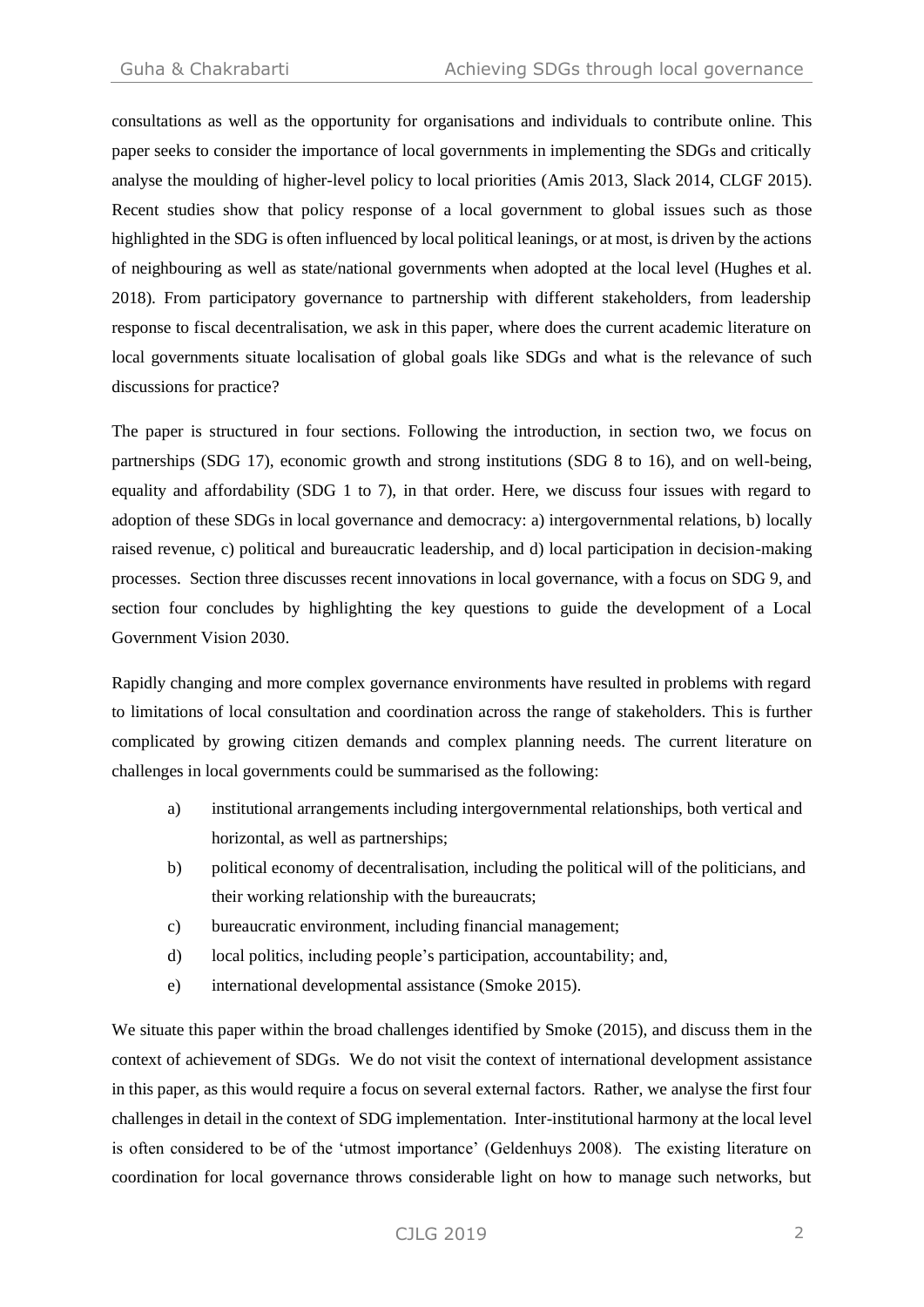relatively less attention has been paid to understanding the obstacles faced by networks (McGuire and Agranoff 2011). The political will of elected representatives at the local level and the contest of nested hierarchy within which it works, along with the mechanisms by which political disagreements are addressed by elected representatives and bureaucrats, and in turn, the effect of such disagreements on local policy decisions could prove extremely important in adopting the SDG goals (Reddy 2016). The current literature also identifies interweaving of political and fiscal decentralisation to be one of the most important challenges (Drew and Ryan 2016; Zhang et al. 2016; Smoke 2019) which is crucial for local democracy (Faguet and Pöschl 2015). Sometimes, the degree of decentralisation itself is a problem, where a supposedly decentralised system, as Eng (2016) argues in the context of Cambodia, is forced to depend on the national government for decisions on spending of local resources. One of the dangers of decentralisation is that it may create 'pseudo-participation' and actually empower local elites (Chakrabarti 2016). The truth of claims of participatory development is repeatedly challenged in the academic literature which suggests that it is necessary to analyse the role of 'local elites' or 'big men' in access to resources and decision-making processes (Kothari 2001).

The methodology used in this paper uses a systematic review of the recent literature on decentralisation with a focus on the first four key challenges that need be addressed in order to facilitate local government's role in the effective delivery of the SDGs. While we make an iterative effort to address issues from across different countries by bringing concrete examples that give evidence of the arguments posed, it must be noted that local government covers a very wide range of situations and institutions ranging from primary, secondary and mega-cities, to rural areas, small states and large federal countries. We attempt to capture this diversity in the paper.

## **Challenges faced by local governments in local democracy and governance**

The current literature on local governance and democracy identifies four major challenges. These include: a) coordination and intergovernmental relations, b) fiscal decentralisation, c) political leadership and bureaucratic enforcement; and d) deliberative democracy and participation. In this section, we attempt to contextualise the SDG goals within these challenges, and discuss the way they might address the problems of local governance in general.

## *Organised local governance: SDG 17 on partnerships for the goals*

Implementation of the SDGs is likely to require strong and effective partnerships between local, provincial and national governments, as well as other actors including civil society and the private sector. Evidence shows that coordinating actions of multiple agencies involved in policy implementation is a common challenge faced by many local governments. Different measures such as reducing the number of agencies, clarifying roles and responsibilities, increasing managerial capabilities (Dollery et al. 2008), improving intergovernmental relations (Geldenhuys 2008) and re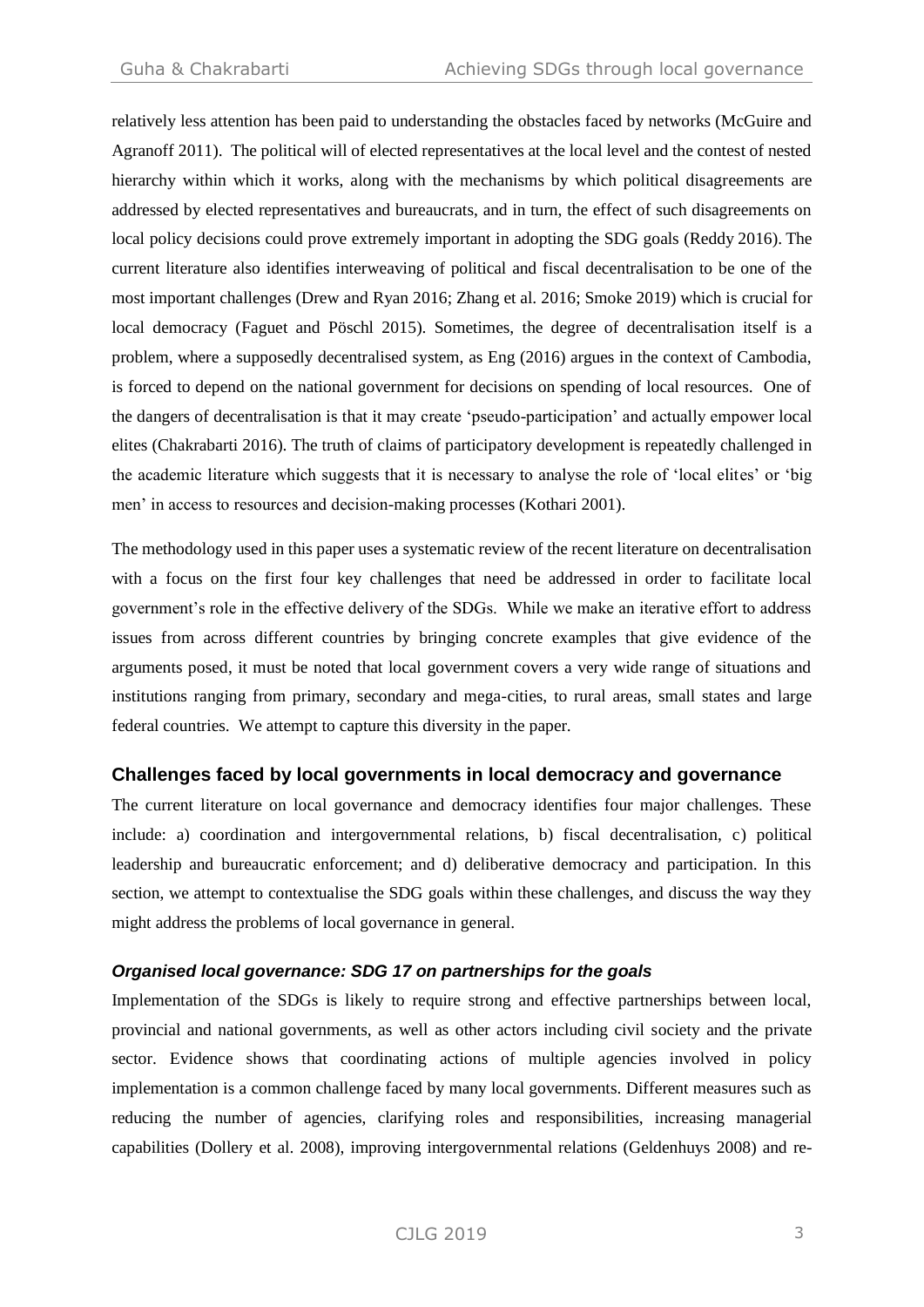centralisation in the form of shared services (Dollery et al. 2009) have been attempted to address the issue of coordination. However, most of these attempts show mixed results.

While managerial reforms such as corporatisation and commercialisation have had some positive impact on improved efficiency, they usually come at the cost of responsiveness and accountability. Similarly, realignment of functions results in simplification of processes but, in some cases, it has contributed to increasing the level of complication (Dollery et al. 2008). Again, structural reforms such as a reduction in the number of hierarchical levels and merger of smaller bodies to create larger multipurpose bodies have resulted in the emergence of different models of public-public partnerships (Tomkinson 2007). The creation of multi-purpose bodies has mostly led to better coordination; however, it is fraught with the danger of creating public organisations that are too large to be efficient (Dollery et al. 2008). Thus, the problem of coordination still remains as one of the major challenges to be addressed (IDEA/CLGF, 2014). Three issues seem to be most relevant in achieving SDG 17 on partnerships: trust and cooperation, access to information, and overcoming institutional barriers.

#### *Addressing issues of trust and cooperation*

Recent studies on local governance emphasise the relationship between trust and welfare state at the grassroots with a focus on efficiency (Camussi et al. 2018). Familiarity and mutual dependency in governments facilitate trust (Ysa et al. 2014) and create a basis for continued cooperation. Pre-existing cooperation is known to reduce transaction costs of joint action through development of trust enhancing norms and by providing information on the anticipated behaviour of different actors involved (Kwon and Feiock 2010). Service level agreements also enhance trust if they take care of the core interests of all concerned actors. However, this is time-consuming as it can only be achieved through a process of intense bargaining where each actor possesses the power to veto and walk out of the agreement (de Bruijn and Heuvelhof, 2008). With the increased complexity of actors in local governance, the local government officials and elected representatives are present along with officials from the 'line departments', and the process could also involve civil society organisations, and private partners (Chakrabarti et al. 2011). In some cases, there could be issues of cooperation in a nested hierarchy, for example where the Member of Parliament and/or traditional leaders might try to influence the local service delivery.

Empirical studies on rural local government cooperation indicate that the existence of a working relationship, either at interpersonal or at intergovernmental level, is essential for successful collaboration. Any past history of confrontation and mistrust is also likely to act as a barrier to future cooperation (Ruggeri et al. 2013). While membership of regional councils does not necessarily lead to greater cooperation, such forums provide the platform for discussing common problems and building relationships towards potential collaborations.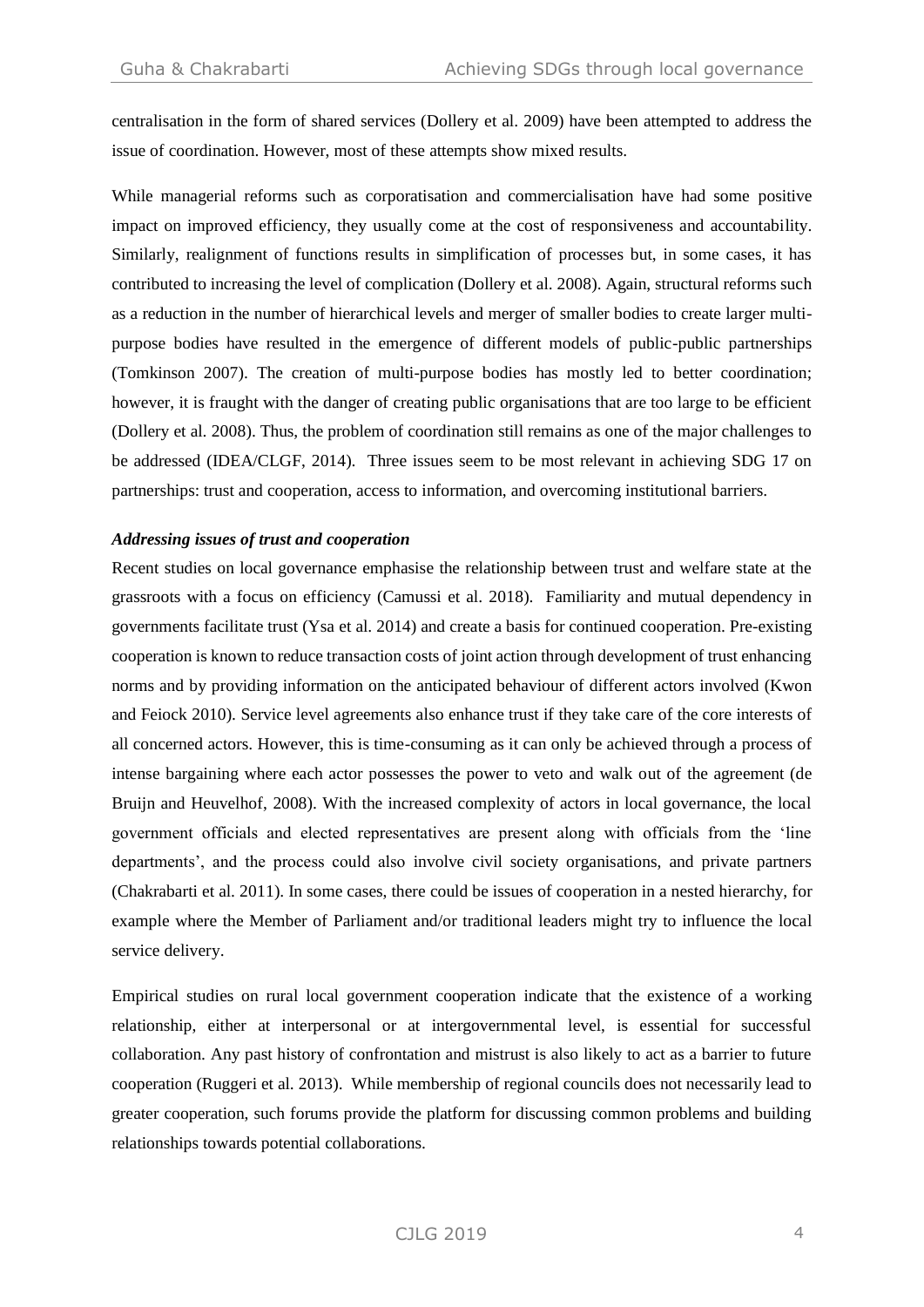#### *Challenges in access to information*

Ensuring timely and accurate information about actors possessing resources for achieving a strong partnership (Agranoff 2014) as well as about actors who can obstruct goal accomplishment (de Bruijn and Heuvelhof 2008) is the first step in forging a successful collaborative network. Limited or imperfect information about collaborative partners increases the transaction cost of collaboration (Kwon and Feiock 2010). Existence of a cyclical relationship between trust, information exchange and willingness to relinquish control is well known (Poocharoen and Ting 2015), and often lead to underlying problems remaining unresolved and can impact future coordination. Coordination is known to involve a) information sharing, b) resource sharing, and c) joint action. Out of these, information sharing is possibly the easiest and most critical because it is a precondition for the other two (Lecy et al. 2014). Availability of information is also necessary for synchronising actions of different agencies involved in joint action, particularly in an uncertain environment. Adoption of pacing techniques such as defining milestones and specifying events or timings when certain action becomes due can reduce uncertainty and facilitate coordination (Jones and Lichtenstein 2008). Studies we have undertaken on rural local government in India (Chakrabarti 2013) show that availability of key information and coordination on a) amount spent and b) timing of fund allotment by higher tiers of government enables the lower tiers to plan activities in advance. Problems with access to information for monitoring SDG progress at the subnational level could also result in non-achievement of the goals, as evident in Mumbai slums where both sanitation and housing targets fell short considerably (Lucci and Lynch 2016).

#### *Removal of institutional barriers*

The cost inherent in enforcement of conventional contracts such as service level agreements requires creation of institutions which can manage these effectively. However, they can also be the biggest challenge to collaborative functioning due to difficulties which result in aligning existing rules, procedures and performance metrics with those required for successful collaboration (Cristofoli et al. 2015). The importance of institutional barriers to partnership leads to the finding that it is easier to achieve collaboration while establishing a new service vis-à-vis achieving meaningful collaboration in an existing service (O'Leary and Vij 2012). While this could be achieved through a convergence around local development as an outcome of reform, Schoburgh's work on Trinidad and Tobago and Jamaica reveals that there might also be a divergence in the approach to achieving local development. In such cases, she argues in favour of a cohesive model in addressing development (Schoburgh 2012).

#### *SDG 8 and 16 on economic growth, justice and strong institutions*

Evidence shows that decentralisation of functions has often not been accompanied with commensurate decentralisation of financial power (Stone 2015). Although greater decentralisation of taxation leads to increasing electoral accountability of local politicians (Awortwi 2010), inadequate fiscal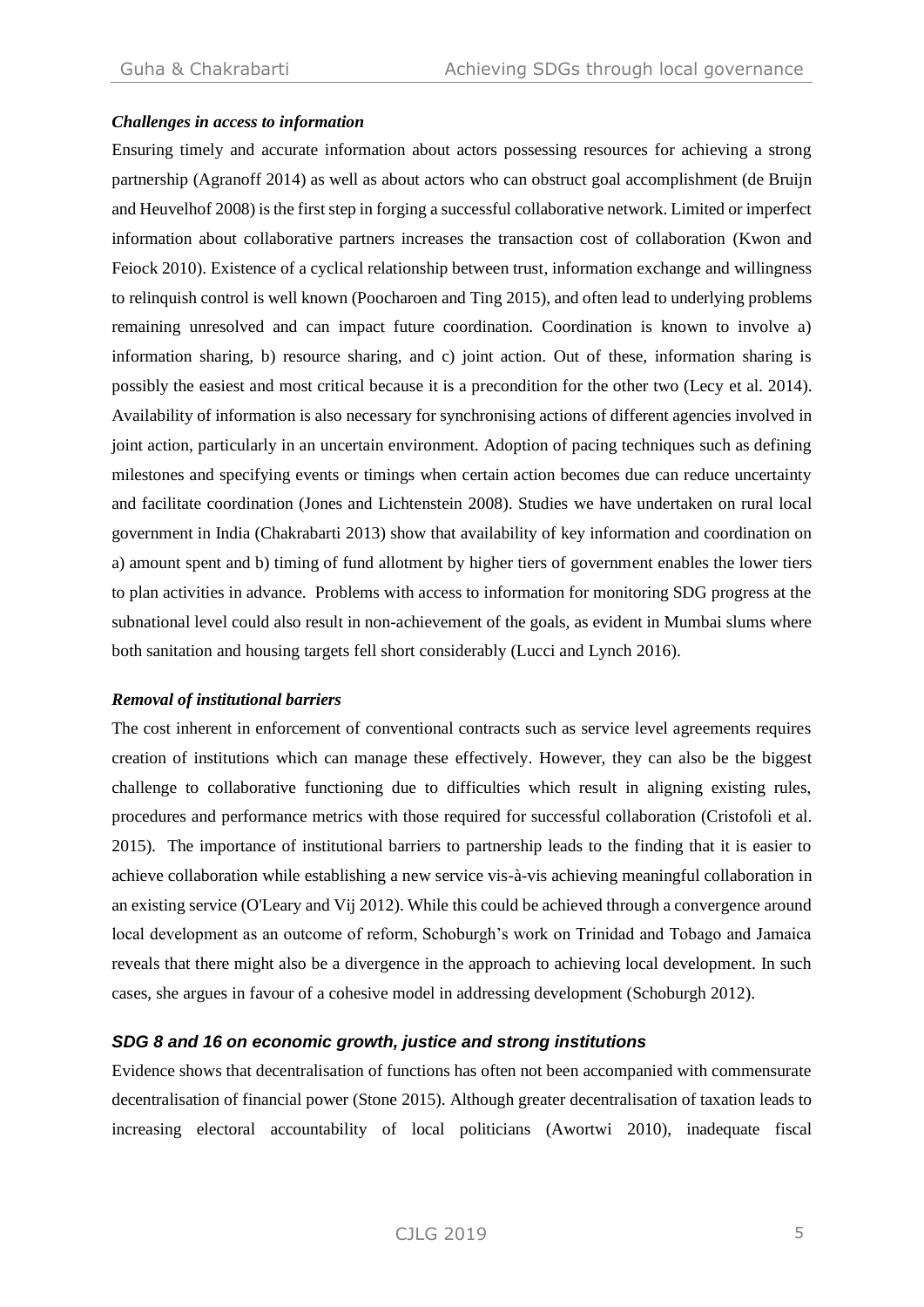decentralisation continues to be one of the most common barriers to local government autonomy (Kroukamp and Leus 2008), and effective service delivery (Smoke 2017).

Many small or rural local governments for instance, have very little access to own-source revenue and rely on limited transfers of funds from higher tiers of government. Similarly, a big share of funds available to municipalities is still in the form of central grants, not only in developing but also in most developed countries. In localising SDG goals in Austria, England and Italy, Barbera et al. (2017), argue that local governments might need to go beyond country-based characterisations of public organisations to focus on a more decentralised context. Tanzania is showing a new way, where the district is the main unit in the process of a 'development by devolution' system. Here, they prepare their budgets that are financed by both the local and the central governments (Mwamunyange 2013). The growing realisation of the risks associated with central fund transfers has led to the emergence of second generation fiscal federalism wherein local governments are given greater autonomy to raise funds from own-source revenue to finance their day to day operations (Weingast 2009). Recent studies of urban local governments show that more autonomous governments spend less per capita on core services and support the argument that increasing fiscal decentralisation leads to more effective electoral accountability of local politicians (Boetti et al. 2012).

Greater reliance on locally raised revenue also has a strong relationship with the mutual cooperation between different local governments as the possibility of adopting shared services increases (UNDESA 2008; Silvestre et al. 2019). This is corroborated by studies on local government institutions where financial incentive is found to be the most important reason for adopting shared services (Niehaves and Krause 2010, Kortt et al. 2016). Studies exploring the relationship between fiscal health and cooperation show that cities with lower per capita tax revenue are more likely to cooperate (Leroux and Carr 2007). Even with funds allocated from higher tiers, the effectiveness of disbursement and utilisation is often influenced by the relationship between the executives of the local governments and the elected representatives (Appiah-Agyekum et al. 2013). However, not all fiscal decentralisation leads to lower expenditure at the grassroots. Zhang et al. (2016), in their analysis of the province-over-country scheme of China, highlight that local discretion could be associated with fiscal decentralisation, but it cannot allocate more resources on high-priority areas like education, which continues to be an increased outlay. Further, Smoke (2019) argues that while enabling more subnational borrowing can often be desirable, it does require other reform policies to improve the fiscal capacity and creditworthiness of local governments.

## *Leadership in achieving the SDGs*

While the current literature on the importance of local government leaders as key drivers of local democracy, good governance and development are considerable (Bendor and Meirowitz 2004; Peters 2007; Hambleton 2015), surprisingly, the SDG goals talk mainly about strong institutions, but do not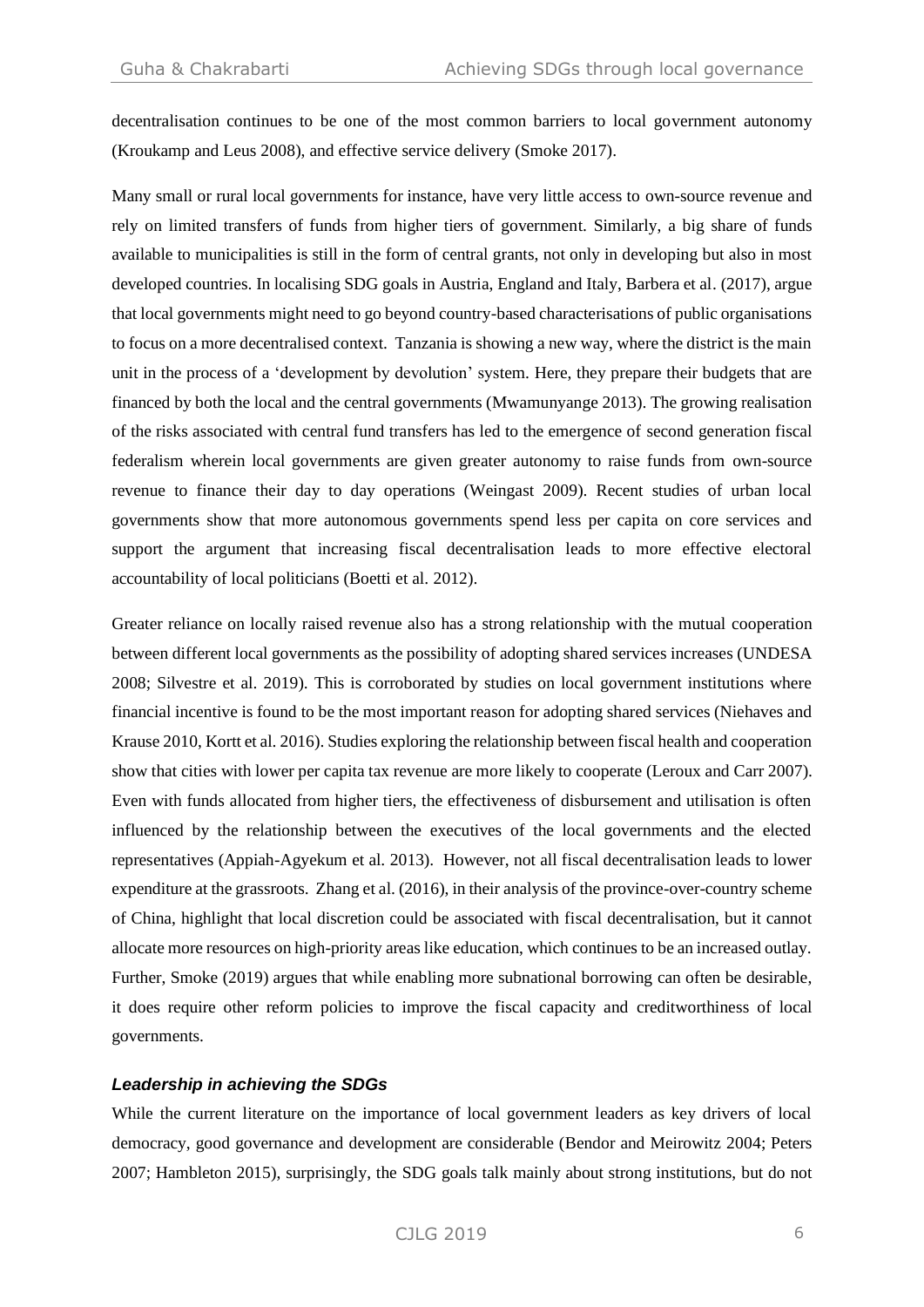address the issues of leaderships directly. Neither do the SDGs emphasis a stronger politicianbureaucracy interface, a theme that the academic literature has started having a re-look at, along with its renewed interest in street-level bureaucracy. In this section, we look at the issues of political leadership, politician-bureaucracy interface and the role of street-level bureaucracy in achieving the SDGs.

#### *Political leadership and meta-governance*

The support of the political leadership is known to be crucial to responsive, reflective and accountable local government and the possibility of successful cooperation is virtually non-existent without it (Walsh et al. 2008). Their democratic mandate is central to their position as strategists, conveners and brokers. The underlying dilemma confronting politicians is whether to give up some degree of authority to achieve regional coordination, especially in the face of popular opposition to the proposal from local constituents (Feiock 2009). The role of the political leadership assumes importance when a large number of diverse actors take decisions based on incentives and penalties depending on the nature of various actors and the situations concerned (Meuleman 2008; Larsson 2013). A traditional bureaucracy may not be best suited to managing a multi-actor network due to the increased need for negotiation and trust (Nyholm and Haveri 2009). The flexibility inherent in political decision-making processes makes political leadership better suited for accommodating and negotiating conflicting goals and objectives (Stoker 2006). The National Confederation of Municipalities of Brazil has started a process of multilevel governance by bringing together actors from different tiers; in 2015, the Government of Colombia has also started similar initiatives through multilevel dialogues (Global Taskforce and UN Habitat 2016). Ecuador has gone one step further by creating territorial working groups and linking them up at the national level (Global Taskforce and UN Habitat 2016). However, achieving metagovernance is not easy and requires defined capabilities and involves proper training for personnel (Sansom 2013). Such capacity building has not happened to the desired extent in many places (Rahman and Singh 2011). In Malawi, for example, long periods of not holding elections for local governments and the absence of councillors almost paralysed local governance, prior to its reestablishment in 2014 (Tambulasi 2011; CLGF 2018). In Kenya, local governance meta-governance structures have been found to be dysfunctional and largely driven by external agencies such as international donors (Beisheim et al. 2017). Increasing ownership of localisation might lead to some sort of metagovernance, although this needs to be associated with local capacity building (Beisheim et al. 2017).

#### *Politician-bureaucracy relationship*

The political executive and local government bureaucracy are two major actors in any policy network. However, depending on circumstances, they can develop either collaborative, adversarial or submissive relationships (Peters 2007). An adversarial relationship develops when the two compete for power and could result in non-achievement of SDGs. A collaborative relationship develops when their interests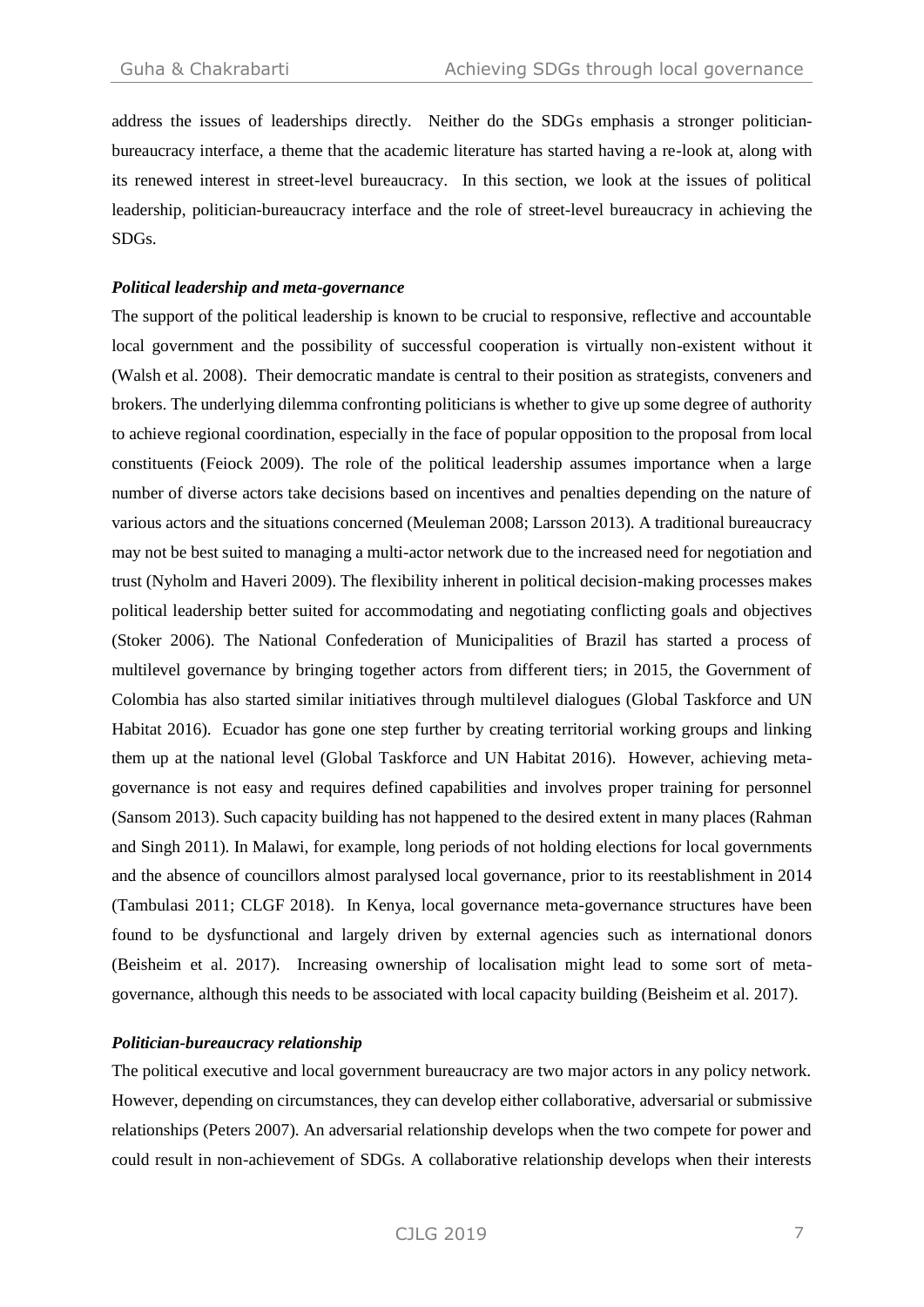converge. Lack of capacity on the part of local politicians can lead to transfer of effective power to bureaucrats, which may or may not be beneficial with regard to SDG achievement. Prolonged rule by a single party often leads to politicisation of the bureaucracy. In certain cases, bureaucrats and politicians belonging to a particular department develop collaborative relationships among themselves, which can result in adversarial relationship with officials belonging to other departments (Peters 2007). A bureaucracy–politician relationship that is shrouded in mistrust and subject to power struggles can lead to complete breakdown of local government. Representative bureaucracy, where the bureaucracy reflects the composition of the citizenry, can make bureaucracy more responsive to people's needs and reduce conflict with the political leadership. Similarly, bureaucracy accountable to political leadership can lead to achieving the dual objective of efficiency and democratic accountability (Deleon 2007). With examples of two cases on the administrator's perception of the politicians, Hulst et al. (2015) argue that perception of the politicians by the bureaucracy also plays an important role for collaboration, of which educational qualification of the politicians could be a factor. In one case, where primary education was the highest education of local councillors, the administrators expressed low opinion about their capacities. In another municipality, administrators were generally satisfied with graduate degrees of the councillors and their related capacities (Hulst et al. 2015).

#### *The role of street-level bureaucracy*

Street-level bureaucracy, a very important stakeholder in the implementation of the SDGs, defines the individuals who carry out and enforce laws and public policies. Street-level bureaucracy is accompanied by the idea that these individuals vary the extents to which they enforce the rules and laws assigned to them (Weatherley and Lipsky 1977). The role of street-level bureaucrats in shaping policy outcomes lies in applying discretion in the face of the gap between policy guidelines and popular expectations (Winter 2012). Tummers and Bakers (2014) argue that the street-level bureaucrats develop a capacity to shape policy 'on the spot' through their interactions with citizens and utilisation of discretion. Public service delivery in local governance, then, is not simply the result of the laws, but the everyday decisions of the street-level bureaucrats through their interactions with the stakeholders.

There is a growing realisation about the importance of professional judgement by frontline staff. Reviewing research on the role of street-level bureaucrats in adult social care in England shows that proliferation of bureaucratic procedures for ensuring accountability of public funds, and existence of conflicting rules not only necessitates discretion by frontline staff, but it also shows such discretion is supported by tacit approval by higher managerial staff (Kathryn 2011). Evaluation studies on implementation of a community health fund show that the unwillingness of frontline staff to apply discretionary power has led to exclusion of marginalised sections of the population from benefiting from the scheme (Kamuzora and Gilson 2007).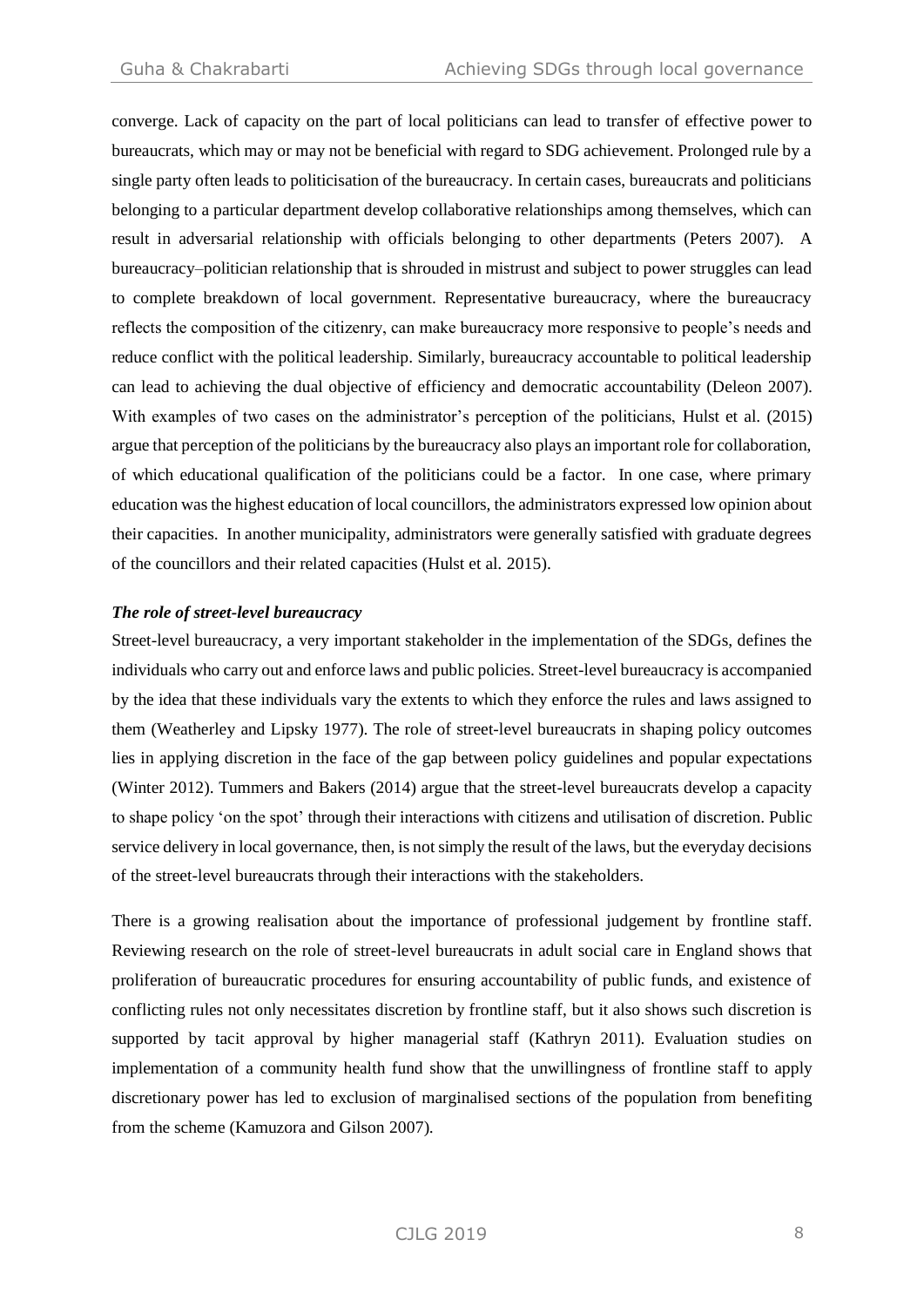The growing proliferation of e-government has made application of discretionary power more difficult and there is a danger of decreasing responsiveness of policy implementation by restricting the scope of arriving at locally negotiated solutions to societal problems (De 2008). Despite such apprehensions, it is seen that procedural manuals of most information and communication technology (ICT) systems are so elaborate that it creates greater possibility of discretion with sufficient choice of 'what to follow' and 'what to ignore' (Shaw et al. 2009). In fact, recent work on implementation of a rural medical insurance scheme in India involving end-to-end computerisation shows that frontline bureaucrats continue to play a critical role by enabling marginalised actors to conform to the requirements of the rigid software system (Guha and Chakrabarti 2015).

The above discussion shows that street-level bureaucracy continues to play an important role in increasing responsiveness of any policy implementation, and more so for SDG related goals. In fact, emphasis on improving public service through co-production, argued by Needham (2007) over a decade ago is likely to see an enhanced role of street-level bureaucracy. However, this might require an insulation of street-level bureaucrats from political bias to prevent exclusion based on political affiliation and ensure bureaucratic accountability. Although the space available to street-level bureaucrats has shrunk considerably due to the advent of e-governance, their role has become all the more important due to their ability to impart human values to rigid software logic.

# *Achieving SDGs 1–7 on well-being, equality and affordability through deliberative democracy*

In the context of well-being, equality and affordability, goals that are prescribed in SDG 1–7, three issues would be relevant: participation of people in the decision-making process, inclusiveness in service delivery, and addressing of local needs. All are well-discussed in the literature on decentralisation. In this section, we revisit some of the recent literature and examples and discuss the role that local governments might play with regard to these issues the process of adoption of SDGs.

#### *Participation and creation of effective channels of public feedback*

Participation in policymaking is important because absence of participation leads to a disconnection between people's needs and the service provided, non-sustainable policy outcomes and increases the risk of beneficiary groups remaining perennially dependent on external assistance. Interaction between diverse stakeholders is also likely to improve the quality and legitimacy of decisions (Saito 2008). However, participation not only involves contribution in terms of resources and labour but outcomes of participatory processes may reflect the views of the more powerful sections of citizens (Chambers 2005; Cabannes 2019). Participation in multi-actor local government networks is even more difficult because a large part of the decision-making process takes place through informal interactions (de Bruijn and Heuvelhof, 2008; Popering-Verkerk and Buuren 2016). Moreover, existence of veto power increases the possibility of such decisions ignoring the interests of the less powerful and marginalised actors.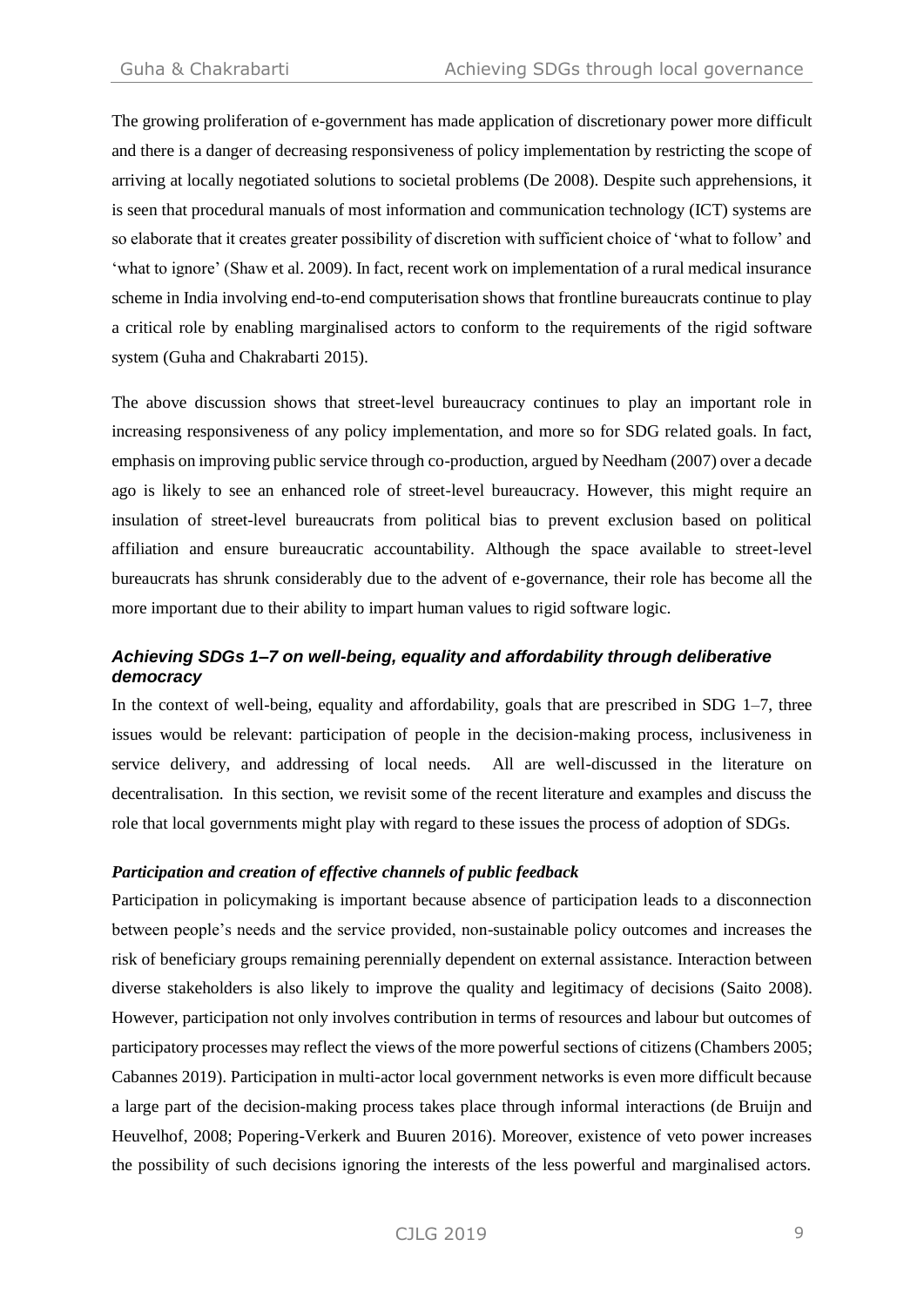Growing involvement of a large number of private or civil society actors can lead to a greater proportion of decisions being taken outside the public view and control of public representatives. Thus, notwithstanding its importance, participation may be difficult to achieve in local government decisionmaking processes. This is in part reflected in ordinary citizens' decreasing interest in traditional political processes. Lack of public participation is not only an issue in developed countries but increasingly also pertains in developing countries.

The above discussion shows that mere decentralisation of political authority is not sufficient to elicit public participation. Proactive measures need to be taken to facilitate greater public participation in the decision-making process. State-sponsored forums may not be sufficient to elicit participation of marginalised actors because such forums represent existing structures of dominance (Chattopadhyay et al. 2010). Thus, increased communication among stakeholders where everyone can articulate their interests is more effective than town square meetings. Cabannes (2019) argues that monitoring the growing instances of participatory budgeting globally could be seen as an important aspect of monitoring participation at the local level for SDG Target 16.7 *"To ensure responsive, inclusive, participatory and representative decision-making at all levels".* Forums dedicated for participation of certain sections of society might also be useful. For example, while earlier forums in Fiji had a focus on national government and getting women into parliament, in 2013, the Fiji Women's Forum (FWF) identified local governance as one of its focus areas. This provided local women with the opportunity to discuss avenues for inclusion of women in decision-making processes at the level of local governance (CLGF 2012). Ghana, in a unique attempt in partnership with the Institute of Local Government Studies (ILGS) and the Local Governance Network has recently launched a project to maximise participation of non-state actors in local governance, especially traditional authorities (GhanaWeb 2014). Such conscious attempts might be needed elsewhere too. India started women's reservation in local government elections some years ago; now Zambia has chosen the same path (All Africa News 2014).

Since sharing information and consultation with stakeholders are critical to participation (Halachmi and Greiling 2013) so, use of ICT can provide an alternative platform for enhancing participation. In Manitoba, Canada, for instance, the provincial government is providing new tools for municipalities to facilitate consultation with citizens on amalgamation plans. Municipalities are provided with access to a website with information and resources along with an amalgamation guidebook that outlines all the existing tools to look after local interests (Manitoba 2013). In the UK, Welsh local authorities have brought in enhanced transparency by making council proceedings more accessible to the public through a process of web-consultation. The website also enables remote attendance of councillors at council meetings (Welsh Government 2014) enabling greater representation, especially from across rural authorities covering large areas. Local government in Scotland is also engaging citizens in online consultation through the Commission of Strengthening Local Democracy (COSLD Scotland 2014). On another note, local government authorities in New Zealand have decided to try out an e-voting platform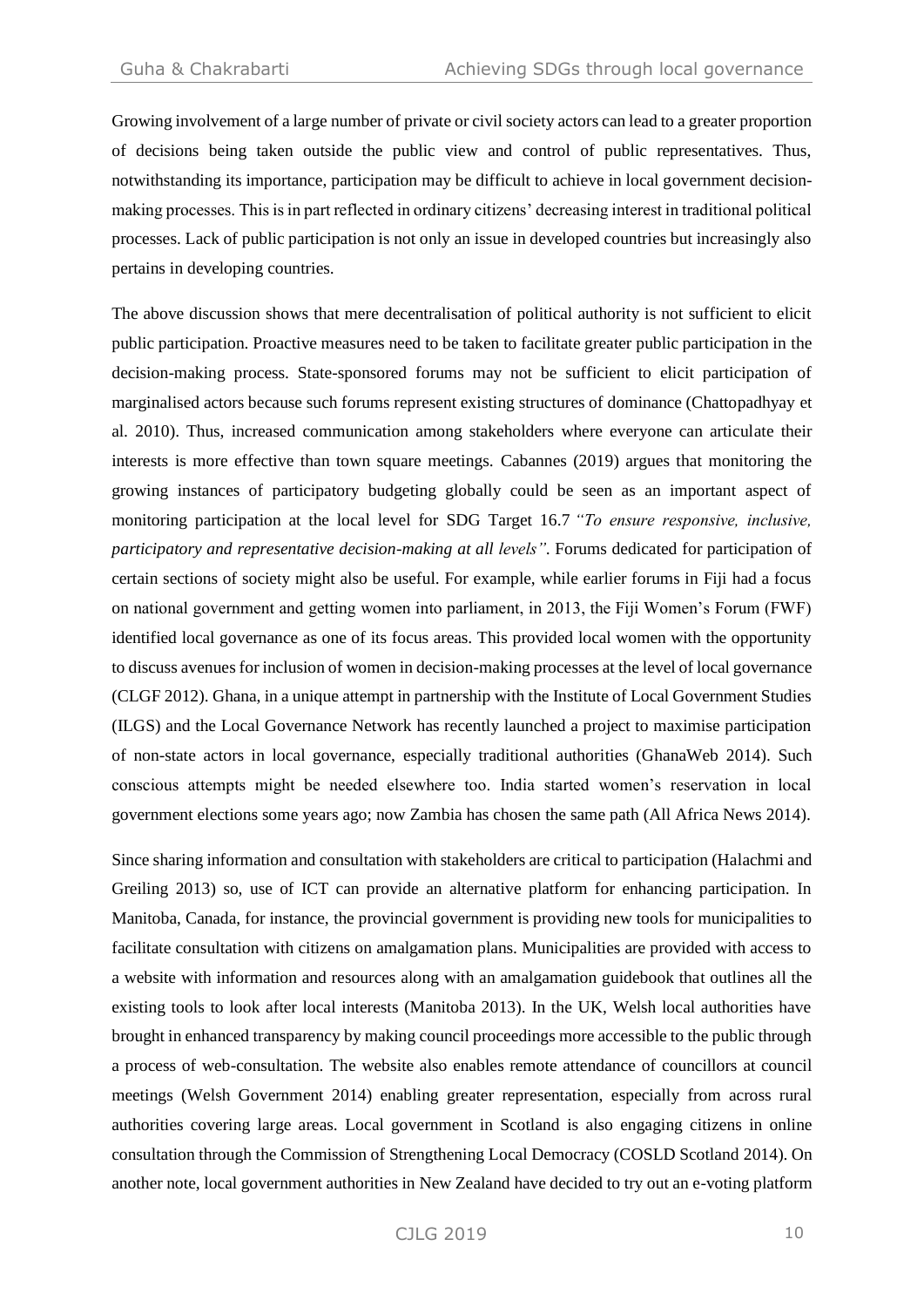for local elections during 2016 (Department of Internal Affairs 2014). Initially, this will be available on a trial basis for some local government units.

While the above examples show that e-governance has played a positive role in many local governments, learning how to use new technology can itself become a barrier (Jun et al. 2014). Through a study of US local government websites, Grimmelikhuijse and Feeney (2016) argue that technological capacity becomes an important determinant across all distinct drivers for open government, accessibility, transparency and participation. Moreover, a greater focus on service delivery and information dissemination has prevented e-government projects from acting as a platform for facilitating greater participation. Rapid penetration of internet-enabled mobile phones has led to the emergence of social networks which have the potential of emerging as an alternative platform for deliberation and participation (Mervyn et al. 2014). Experiments with Community Radio, now popular in Ghana and India, might also be important devices to promote local participation in the future (Shukla 2014; Patil 2014; Awowi 2010).

#### *Addressing partisan politics and exclusion*

Being institutions of grassroots democracy, local government institutions are inherently political in nature. While flexibility of the political decision-making process is necessary for dealing with diversity of interests and involvement of political officials is necessary for imparting democratic legitimacy to decisions of local governments, involvement of party politics can lead to tension due to the emergence of adversarial relationships (Bogason and Musso 2006). Adoption of SDGs might help the local governments to maintain a focus on delivery to the whole community once the election for seats is over. For example, recent work in India shows that the presence of an equal number of representatives belonging to ruling and opposition parties resulted in complete stalling of project implementation, as the political leadership became unable to finalise project locations (Abraham et al. 2013).

#### *Provision of services as per local needs*

The difficulty in responding to increasing diversity of a population is one of the major justifications for decentralisation (Saito 2008). Local governments being closer to the people are better placed in understanding and responding to their needs (Kroukamp and Leus 2008). Greater emphasis on efficiency has led to the dominance of technocrats, resulting in decisions that bear greater influence on professional interests (Nyholm and Haveri 2009). Thus, it has become necessary to connect ordinary citizens or community representatives with service providers. However, lack of adequate resources or organisational clout weakens the position of such citizens' representatives. This is possibly more pronounced in cases of tension between a 'new' system of governance and a 'traditional' system that might have existed (Hassall et al. 2011). There is also a real risk of targets which are globally set, nationally adopted and then planned and delivered locally, resulting in the local government becoming more of an agent of the central government rather than responsive to the needs of local people. Gooden,

# CJLG 2019 11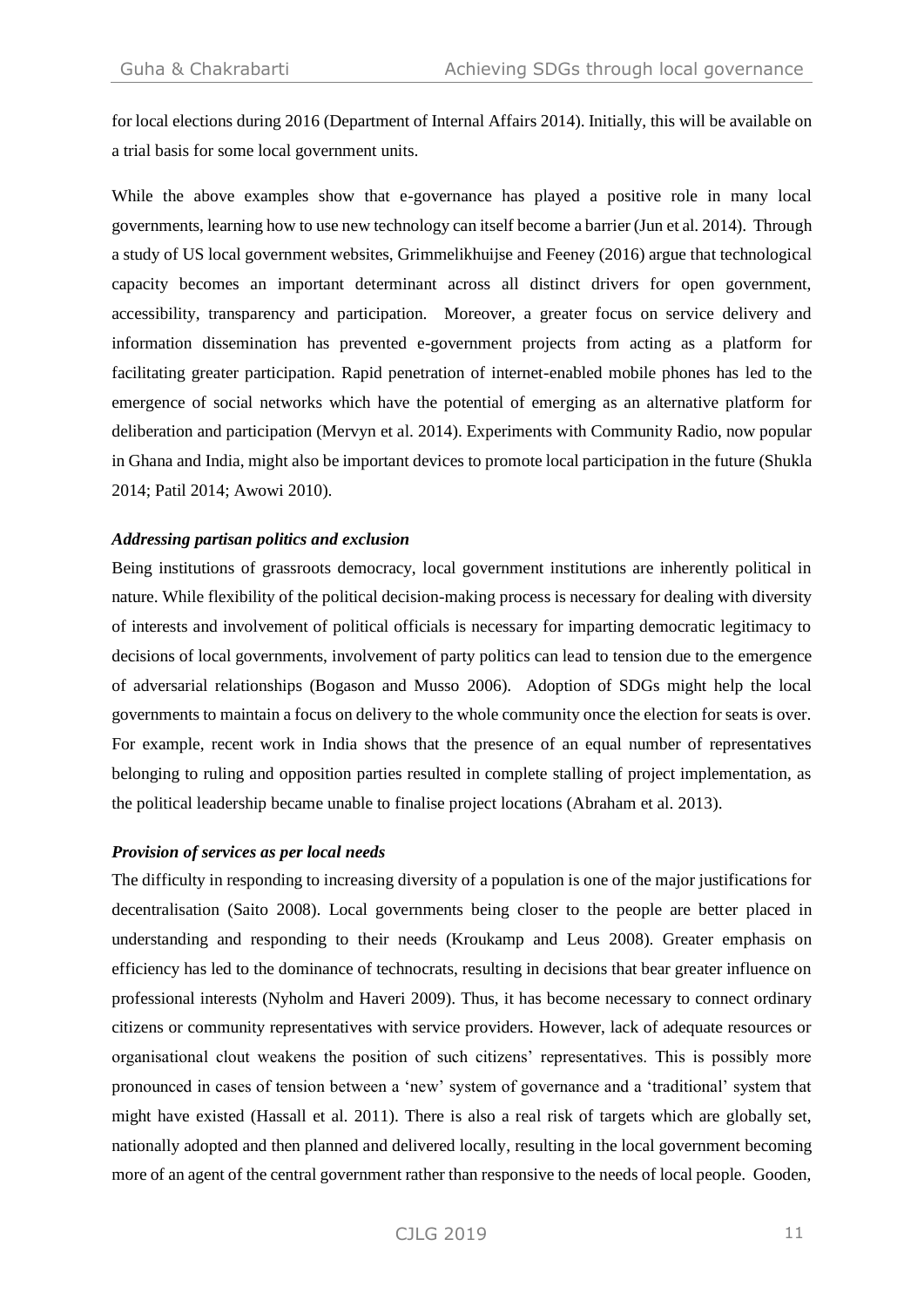in her recent work (2017) elaborately discusses the adoption of an equity plan from the City of Portland, Oregon, which includes 21 primary measures of equity including kindergarten readiness, graduation rates, median household income, food security, foreclosure risk, uninsured adults, and perceived neighbourhood safety. While these are important measures of inclusion, an assessment needs to be made as to whether the local communities and the city government work together in achieving targets associated with such goals.

Realising the importance of enhancing the capacity of citizens and communities led to the adoption of the local government modernisation agenda in Britain in the early 2000s (Martin and Bovaird 2005). For achieving meaningful co-governance, it is necessary to support and develop community and citizen's organisations on a long-term basis (Somerville and Haines 2008). ICT can play a significant role in making service provision responsive to local needs and in altering the citizen-service provider relationship (Pina et al. 2010). The urge for providing services as per local needs has also led to implementation of customer relationship management (CRM) solutions by a growing number of local governments. Although early studies on CRM implementation by British local governments indicate that it is being used mainly for answering citizen's queries and grievance redressal mechanisms (King and Cotterill 2007), it has the potential to achieve much more. It has been used extensively by private sector firms for analysing customer needs and has the potential for processing a large volume of data regarding requirements of different types of citizen. An example of how far such ICT development can go is Wiltshire Council who, in partnership with Microsoft, have enabled a fully interactive online access to their citizens for all council engagements (Microsoft 2018).

#### *Innovations in local governance: achieving SDG 9*

Municipalities, towns and rural local governments are constantly trying to innovate to improve service delivery, fiscal decentralisation, intergovernmental coordination, and to strengthen the relationships between politicians and their officials.

The city of Vancouver, Canada won the inaugural Guangzhou International Award for Urban Innovation for its Greenest City and housing affordability initiatives in 2012 (City of Vancouver 2012); Local Government New Zealand and the Institute of Directors are working towards a partnership to strengthen governance where mayors and fellow councillors will be incentivised (LGNZ 2013); or the creation of a collective Municipal Bond Agency in the UK which will cut the cost of borrowing to deliver new infrastructure (LGA 2014).

Melbourne municipality adopted a plan to make it a smoke-free city in 2016 (City of Melbourne 2015), following a high-profile participatory budgeting process of 2014 where the citizens, along with the municipality, decided how the city's \$ 5 million budget was to be allocated for the next ten years (Christensen and Grant 2016). Here, we see innovations in building trust at the local level by adopting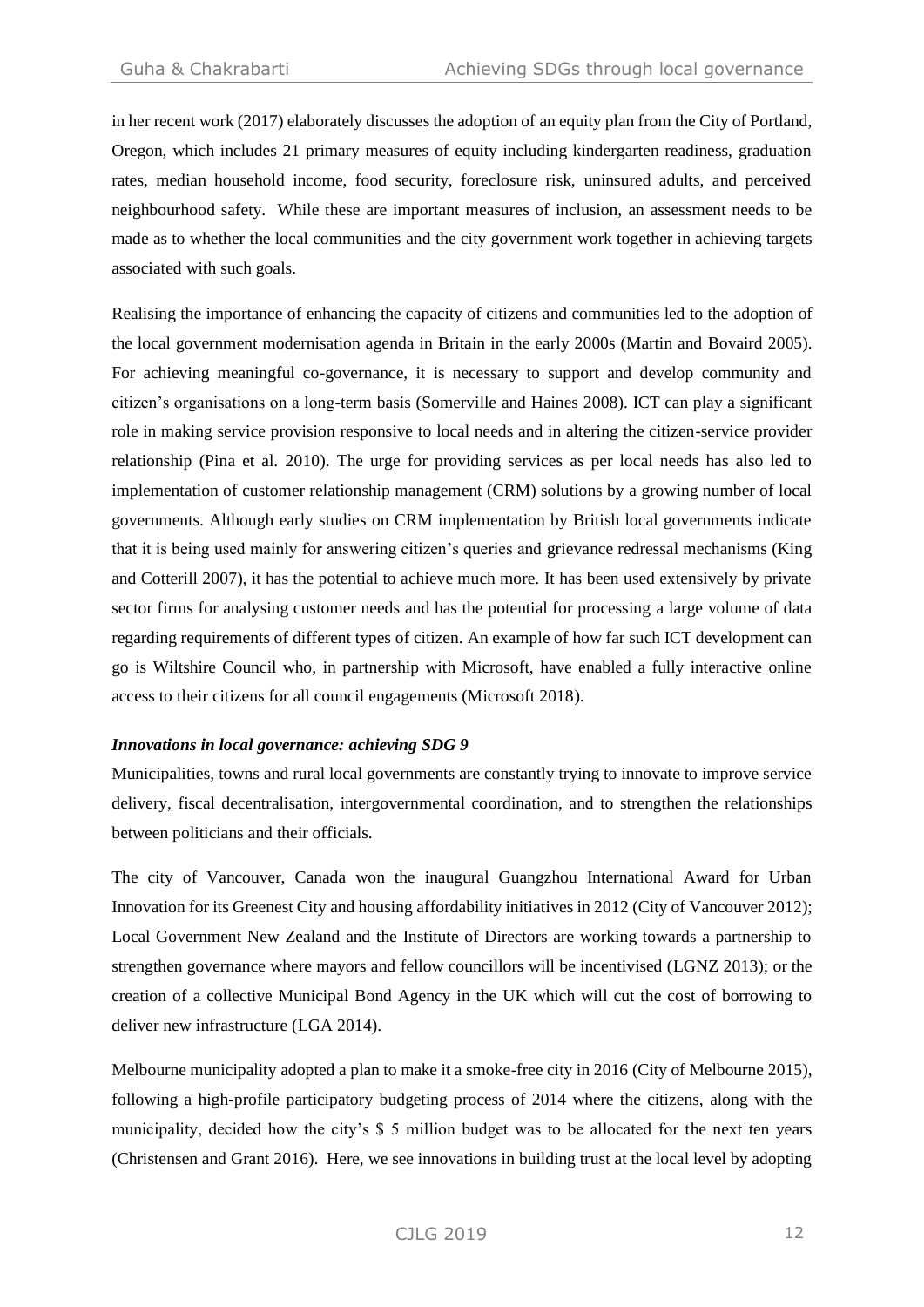democratic practices through fiscal decentralisation (availability of budget) as well as the availability of the authority for such discussions (Christensen and Grant 2016). Decentralisation, primarily political, itself has been used as an innovative strategy in bringing forth post-conflict stabilisation in Sierra Leone through a gradual process of elections and political representation (Edwards et al. 2015). We see innovations from Uganda under the Strengthening Decentralisation for Sustainability (SDS) programme for improving service delivery by local government through exploring new ideas (Natamba 2013). A recent review of arm's-length models used in local government in New Zealand has identified them as an alternative way to govern council-controlled organisations providing that there is a) clarity about the local government's purpose and strategic direction, b) clarity about roles, c) a proper human resource management approach in recruiting the right people, and d) transparent processes and effective relationships (Wellington City Council 2012; McKinlay 2013).

A number of innovations are also taking place with regard to participation of private partners. There is evidence that using market instruments such as contracts and incentives can help councils address complex issues such as healthcare and social welfare where activities and outcomes are not amenable to accurate outcome measurement (see Atkinson 2005). The involvement of private parties can reduce cost and improve efficiency but can also result in placing large parts of public policy outside the purview of council control because private agencies are not answerable to citizens. As we see in recent studies of partnerships in Malawi, issues of trust and cooperation become crucial (Soublière and Cloutier 2015), as discussed earlier in the section on political leadership and meta-governance.

## **Conclusion: key issues for a Local Government Vision 2030**

In this section, we re-iterate the main issues highlighted in this paper and emphasise the key ideas with regard to organised local government, including coordination with private partners, the relationship between elected representatives and officials, local participation in decision-making and fiscal decentralisation in achieving SDGs. We also discuss the relevance of these for practice. All these, however, are interrelated.

From the current debates on decentralisation that are discussed in this paper, two key issues seem to play a crucial role in enabling coordination, and making sure that local government can play a full role in delivery of development targets and specifically the SDGs: (a) resource dependency and (b) harmony of interest. Local government is in a unique position of being able to draw on a network of partners from across the community to deliver development. It is impossible to see how the SDGs could be implemented without recognition of local government's role. As a community leader, one of the key challenges for local government seems to be that of key actors coming together and agreeing on a shared vision. There are likely to be differences of culture, structure, goals and objectives among organisations and individuals. Trust between the actors may not be present from the beginning. In such cases, it is important to be make clear that local governments have transparent and accountable procedures to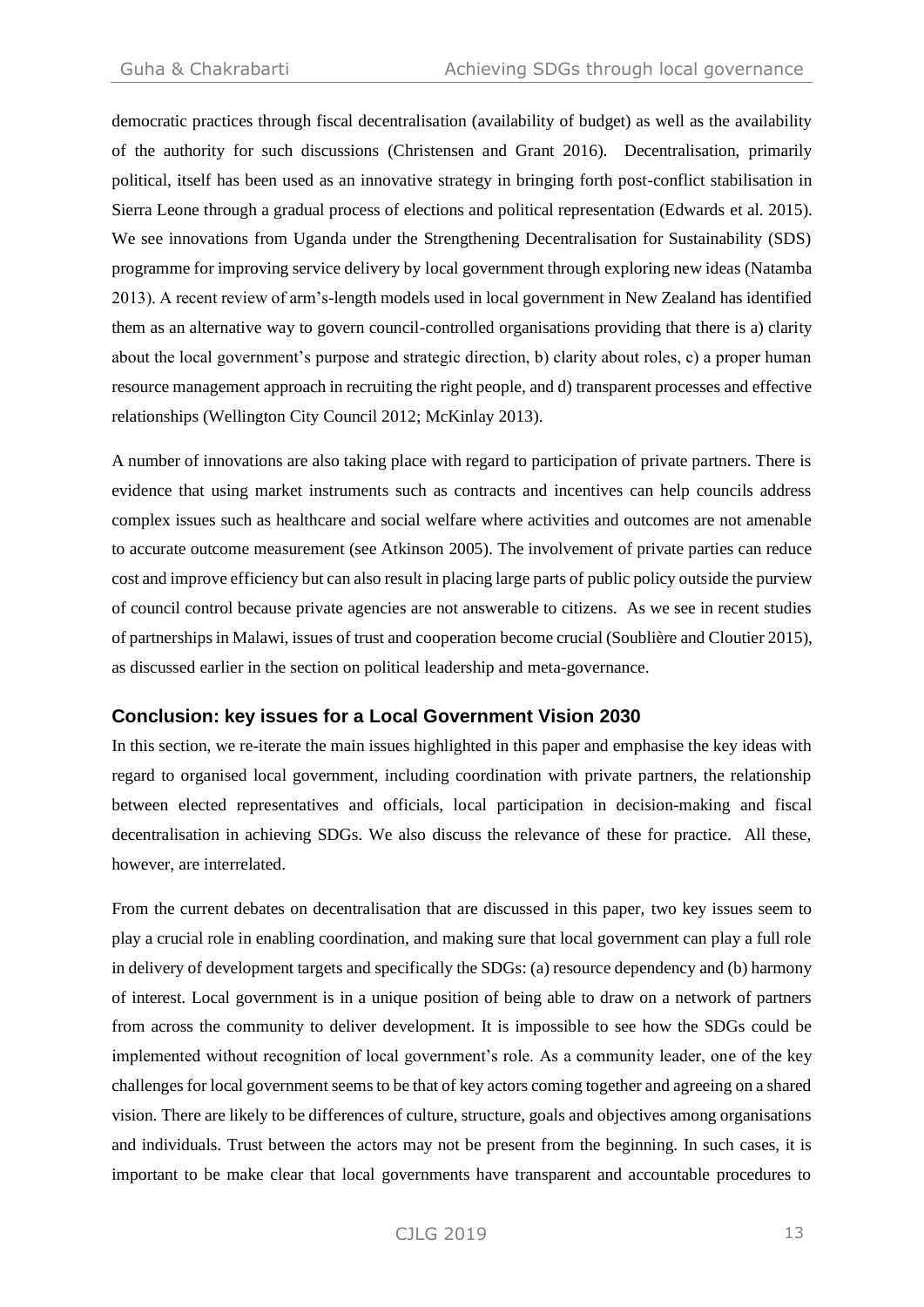create agreements, and are prepared to consider compliance for any partner not adhering to agreements/contracts, as evident in the work of Camussi et al. (2018). The current literature repeatedly argues that building the capacity of local leaders is essential and its importance should not be overlooked (Beisheim et al. 2017; Tummers and Bakers 2014). Strengthening political leadership at the same time as developing a strong administration, with clearly defined roles and functions, to implement decisions and policies are essential prerequisites (Walsh et al. 2008; Feiock 2009; Hambleton 2015).

There is definite value in formal and informal forums for regular interaction between different levels of government. In the emerging context of adoption of global goals, it is clear that successful development will require multilevel governance and forums can provide a valuable opportunity for coordination and cooperation. A process starting with 'collaboration in minor activities' leading to 'collaboration in larger projects' is more likely to succeed.

Greater reliance on own sources of revenue and devolution of taxation power as evident in the literature is a necessary condition for autonomy. Indeed examples discussed in this paper from Cambodia, China and Australia show that where councils raise more of their own revenue there is a greater incidence of public scrutiny and transparency. Lack of access to resources will be an impediment to local government's ability to deliver the SDGs. Similarly the politics of resource allocation can have the same effect. Local governments which rely on central or state government for the bulk of their funding, and generate little revenue at the local level must be accountable for their use of resources to the higher level of government rather than the local community in line with the commitment to 'local selfgovernment'. However localisation of the SDGs will also require greater political will to localise access to the necessary resources as repeatedly argued by Smoke (2015, 2017, 2019).

Strengthening the capacity of local governments to work effectively with other local partners such as other local governments, non-governmental organisations (NGOs), civil society groups or private sector partners is likely to help to ensure that limited resources are used well. One clear advantage of working with NGOs and civil society groups is to increase transparency, so that instances of opportunistic behaviour are easily detected through public scrutiny. Despite the pressure on local governments to follow the lead of the private sector and develop outsourced service and partnership arrangements, the barriers in terms of culture, differences in priorities and lack of experience in outsourcing are formidable. Public private partnerships (PPPs) can enhance the local government's capacity to develop integrated solutions, facilitate creative and innovative approaches, reduce cost, reduce delivery time and also, in some cases, transfer certain risks to the private partner. However, the current literature shows that this may require the development of, or access to new skillsets such as legal capacity, contract management, long-term financial risk analysis etc.

There is some evidence of far-reaching social change in some countries as results of reforms implemented at the local level. This has resulted in the local inhabitants enthusiastically participating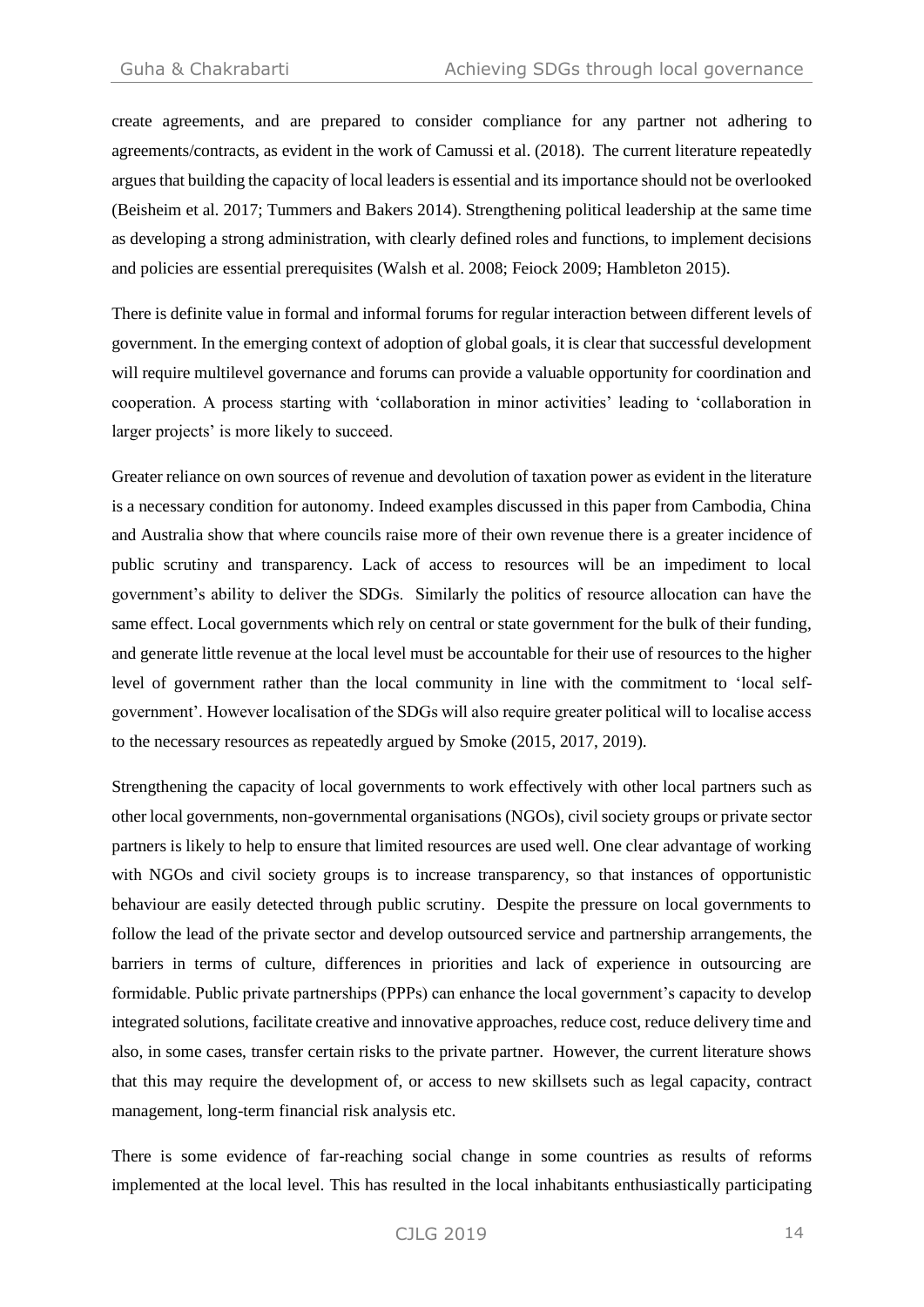in the governance process, and taking part in decision-making. But increasingly the number of active participants is falling. The problem of low participation is essentially a crisis of governance in situations of high complexity and uncertainty. Citizens must feel that they want to participate and their voices will be heard, and it is incumbent on local government to ensure that its processes are as transparent and open to scrutiny as possible. Improved communication, possibly also through the use of ICT, can help to promote the participation of a wider cross-section of the population, especially young people.

Finally, there is a real risk of targets which are globally set (such as the SDGs), being nationally adopted and delivered locally, resulting in the local government becoming more of an agent of the central government rather than being responsive to the needs of local people (Hughes et al. 2018), and the authors of this papers agree with this view. Strengthening the capacity of citizens and community representatives on a long-term basis to articulate their needs and monitor local service delivery still remains a challenge, though innovations such as participatory budgeting provide some significant opportunities (Cabannes 2019). Modern communication technologies and social media platforms could play a major, even transformative role, in participatory decision-making.

Innovation leading to new ways of governing at the local level will strengthen local development across the world; however, good governance is not an end in itself, but a process. The outcomes depend on the way such governance structures are implemented. If there are active citizens who can engage with responsive local government, we will certainly be able to write a new chapter on a better way of governing at the local level as a means of achieving the SDGs and specifically the realisation of Goal 16: Promote peaceful and inclusive societies for sustainable development, provide access to justice for all and build accountable and inclusive institutions at all levels by 2030.

# **Declaration of conflicting interest**

The authors declared no potential conflicts of interest with respect to the research, authorship, and/or publication of this article.

# **Funding**

An earlier version of this paper was presented as a background paper to the Commonwealth Local Government Conference in Gaborone, Botswana and the authors duly acknowledge the support of the CLGF authorities.

# **References**

- Abraham, B.P., Chakrabarti, B., Chattopadhyay, R. and Nath, S. (2013) Wage employment: Impact of MGNREGS in Bardhaman, West Bengal. *Journal of Rural Development,* 32 (1), 19–31.
- Agranoff, R. (2014) Local governments in multilevel systems: Emergent public administration challenges. *American Review of Public Administration,* 44 (4S), 47S–62S. <https://doi.org/10.1177/0275074013497629>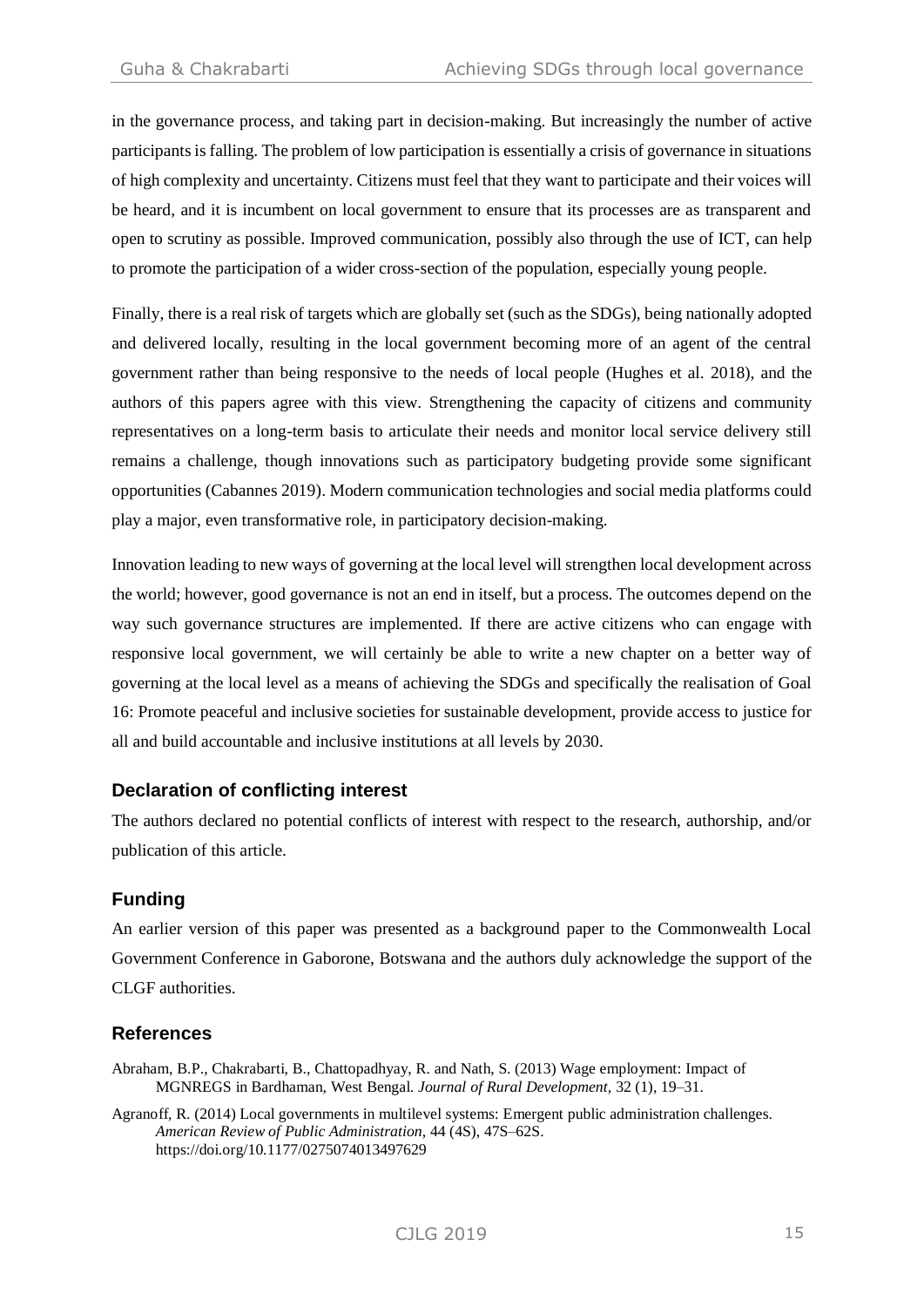- All Africa News. (2014) *Zambia - government pledges commitment to gender*. Available at: <http://allafrica.com/stories/201404291602.html>
- Amis, P. (2013) Local government: How does it fit into the post 2015 MDG agenda? *Commonwealth Journal of Local Governance,* (13/14), 4–16. <https://doi.org/10.5130/cjlg.v0i13/14.3720>
- Appiah-Agyekum, N.N., Boachie Danquah, N.Y. and Kojo Sakyi, E. (2013) Local government finance in Ghana: Disbursement. *Commonwealth Journal of Local Governance* (12), 90–109. <https://doi.org/10.5130/cjlg.v12i0.3275>
- Atkinson, T. (2005) *Atkinson review: Final report. Measurement of government output and productivity for the national accounts*. UK: Palgrave MacMillan. Available at: [www.ons.gov.uk/ons/guide-method/method](http://www.ons.gov.uk/ons/guide-method/method-quality/specific/public-sector-methodology/articles/atkinson-review-final-report.pdf)[quality/specific/public-sector-methodology/articles/atkinson-review-final-report.pdf](http://www.ons.gov.uk/ons/guide-method/method-quality/specific/public-sector-methodology/articles/atkinson-review-final-report.pdf)
- Awortwi, N. (2010) The past, present and future of decentralisation in Africa. *International Journal of Public Administration,* 33 (12/13), 620–634. <https://doi.org/10.1080/01900692.2010.514451>
- Awowi, J.E. (2010) Ghana community information centres: e-governance success or mirage. *Journal of E-Governance,* 33 (3), 157–167.
- Barbera, C., Jones, M., Korac, S., Saliterer, I. and Steccolini, I. (2017) Governmental financial resitance under austerity on Austria, England and Italy: How do local governments cope with financial shocks? *Public Administration,* 95, 670–697. <https://doi.org/10.1111/padm.12350>
- Beisheim, M., Ellersiek, A., Goltermann, L. and Kiamba, P. (2017) Meta-governance of partnerships for sustainable development: Actors' perspectives from Kenya. *Public Administration and Development,* 38 (3), 105–119. DOI: 10.1002/pad.1810
- Bendor, J. and Meirowitz, A. (2004) Spatial models of delegation*. American Political Science Review,* 98*,* 293– 309. <https://doi.org/10.1017/s0003055404001157>
- Boetti, L., Piacenza, M. and Turati, G. (2012) Decentralisation and local governments' performance: How does fiscal autonomy affect spending efficiency? *Public Finance Analysis,* 68 (3), 269–302. <https://doi.org/10.1628/001522112x653840>
- Bogason, P. and Musso, J.A. (2006) The democratic prospects of network governance. *American Review of Public Administration,* 36 (1), 3–18. <https://doi.org/10.1177/0275074005282581>
- Cabannes, Y. (2019) The contribution of participatory budgeting to the achievement of the Sustainable Development Goals: Lessons for policy in Commonwealth countries. *Commonwealth Journal of Local Governance,* (21). Available at[: https://epress.lib.uts.edu.au/journals/index.php/cjlg/issue/view/459](https://epress.lib.uts.edu.au/journals/index.php/cjlg/issue/view/459)
- Camussi, S., Mancini, A.L. and Tommasino, P. (2018) Does trust influence social expenditures? Evidence from local governments. *Kyklos,* 71 (1), 59–85. <https://doi.org/10.1111/kykl.12162>
- Chakrabarti, B. (2013) Decentralisation and the politics of water allocation in West Bengal. *Journal of South Asian Development,* 8 (1), 1–26. <https://doi.org/10.1177/0973174113476993>
- Chakrabarti, B. (2016) *Participation at the crossroads: Decentralisation and water politics in West Bengal.* New Delhi: Orient Blackswan.
- Chakrabarti, B., Chattopadhyay, R. and Nath, S. (2011) Local governments in rural West Bengal, India and their coordination with line departments. *Commonwealth Journal of Local Governance,* (8/9), 33–51. Available at <https://epress.lib.uts.edu.au/journals/index.php/cjlg/issue/view/191>
- Chambers, R. (2005) *Ideas for development.* London: Earthscan.<https://doi.org/10.4324/9781849771665>
- Chattopadhyay, R., Chakrabarti, B. and Nath, S. (2010) Village forums or development councils: People's participation in decision-making in rural West Bengal, India. *Commonwealth Journal of Local Governance,* (5), 66–85. Available at: <https://epress.lib.uts.edu.au/journals/index.php/cjlg/issue/view/116>
- Christensen, H.E. and Grant, B. (2016) Participatory budgeting in Australian local government: An initial assessment and critical issues. *Australian Journal of Public Administration,* 75 (4), 457–475. <https://doi.org/10.1111/1467-8500.12219>
- City of Melbourne. (2015) *Smoking tobacco*. Available at: [www.melbourne.vic.gov.au/communityservices/health/pages/smokingtobacco.aspx](http://www.melbourne.vic.gov.au/communityservices/health/pages/smokingtobacco.aspx)
- City of Vancouver. (2012) *Vancouver wins international award for urban innovation* Available at: <https://604now.com/vancouver-wins-international-award-for-urban-innovation>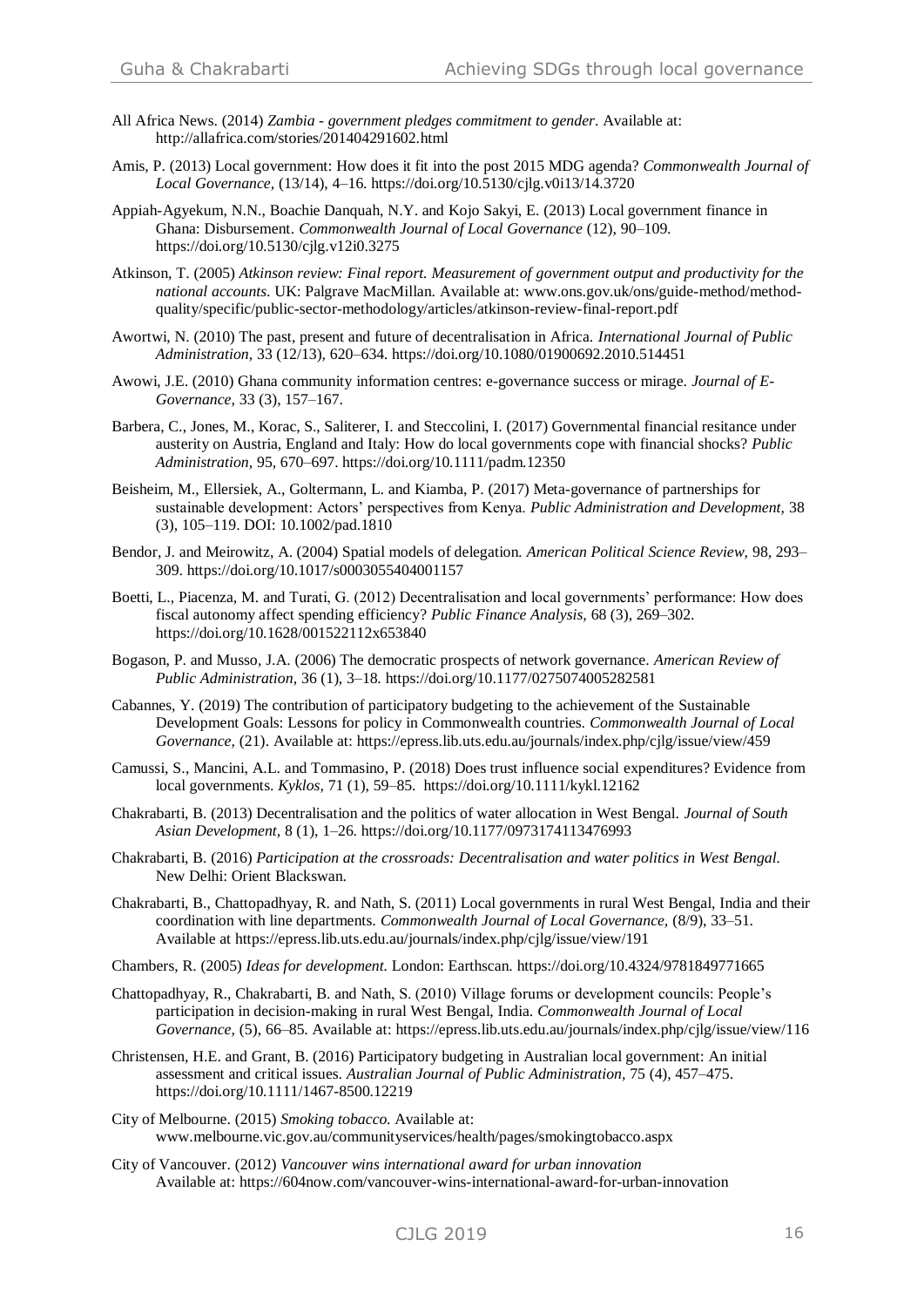- CLGF (2012) *Fiji women's forum ends with stronger call for women's participation in local governance.* Available at: [www.clgf.org.uk/whats-new/news/fiji-womens-forum-ends-with-stronger-call-for-womens](http://www.clgf.org.uk/whats-new/news/fiji-womens-forum-ends-with-stronger-call-for-womens-participation-in-local-governance)[participation-in-local-governance](http://www.clgf.org.uk/whats-new/news/fiji-womens-forum-ends-with-stronger-call-for-womens-participation-in-local-governance)
- CLGF (2015) *Local government 2030: achieving the vision* **-** *background paper.* Available at: [www.clgf.org.uk/default/assets/File/Publications/reports/Local\\_Govt\\_2030\\_Achieving\\_the\\_Vision\\_Conf](http://www.clgf.org.uk/default/assets/File/Publications/reports/Local_Govt_2030_Achieving_the_Vision_Conference_background_paperCLGF2015.pdf) [erence\\_background\\_paperCLGF2015.pdf](http://www.clgf.org.uk/default/assets/File/Publications/reports/Local_Govt_2030_Achieving_the_Vision_Conference_background_paperCLGF2015.pdf)
- CLGF (2018) The local government system in Malawi. *Commonwealth Local Government Handbook* 2017–19. London: Commonwealth Local Government Forum. Available at[: www.clgf.org.uk/country-profiles](http://www.clgf.org.uk/country-profiles)
- COSLD Scotland. (2014) *Commission on Strengthening Local Democracy*. Available at: <https://scottishruralparliament.org.uk/resources/cosld/>
- Cristofoli, D., Maccio, L. and Pedrazzi, L. (2015) Structures, mechanisms and managers in successful networks. *Public Management Review,* 15 (4), 489–516. <https://doi.org/10.1080/14719037.2013.798025>
- de Bruijn, H. and Heuvelhof, E.t. (2008) *Management in networks.* London, NY: Routledge.
- De, R. (2008) Control, de-politization and the estate. In: Wimmer, M.A., Scholl, H.J. and Ferro, E. (eds.) *EGOV 2008,* (pp. 61–72). Turin: Springer. [https://doi.org/10.1007/978-3-540-85204-9\\_6](https://doi.org/10.1007/978-3-540-85204-9_6)
- Deleon, L. (2007) Public management, democracy and politics. In: Ferlie, E., Lynn, L.E. and Pollitt, C. (eds.) *The Oxford handbook of public management,* (pp. 103–130). Oxford University Press. <https://doi.org/10.1093/oxfordhb/9780199226443.003.0006>
- Department of Internal Affairs. (2014) *Online voting.* New Zealand Government. Available at: [www.dia.govt.nz/online-voting](http://www.dia.govt.nz/online-voting)
- Dollery, B., Garcea, J. and LeSage, E.C. (2008) *Local government reforms.* Cheltenham, UK: Edward Elgar.
- Dollery, B., Akimov, A. and Byrnes, J. (2009) Shared services in Australian local government: Rationale, alternative models and empirical evidence. *Australian Journal of Public Administration,* 68 (2), 208–219. <https://doi.org/10.1111/j.1467-8500.2009.00635.x>
- Drew, J. and Ryan, R. (2016) *Giving local governments the reboot: Improving the financial sustainability of local governments*. NSW & Melbourne: The McKell Institute.
- Edwards, B., Yilmaz, S. and Boex, J. (2015) Decentralisation as a post-conflict strategy: Local government discretion and accountability in Sierra Leone. *Public Administration and Development,* 35*,* 46–60. <https://doi.org/10.1002/pad.1707>
- Eng, N. (2016) Decentralisation in Cambodia: New wine in old bottles. *Public Administration and Development,* 36 (4)*,* 250–262. <https://doi.org/10.1002/pad.1765>
- Faguet, J-P and Pöschl, C. (2015) *Is decentralization good for development? Perspectives from academics and policy makers.* Oxford, England: Oxford University Press. Available at: [http://eprints.lse.ac.uk/63178/1/Faguet\\_is%20decentralization%20good.pdf](http://eprints.lse.ac.uk/63178/1/Faguet_is%20decentralization%20good.pdf)
- Feiock, R.C. (2009) Metropolitan governance and institutional collective action. *Urban Affairs Review,* 44 (3), 356–377. <https://doi.org/10.1177/1078087408324000>
- Geldenhuys, A.J. (2008) The crux of intergovernmental relations. In: De Vries, M.S., Reddy, P.S. and Haque, M.S. (eds.) *Improving local government,* (pp. 88–106). Palgrave Macmillan. [https://doi.org/10.1057/9780230287310\\_6](https://doi.org/10.1057/9780230287310_6)
- GhanaWeb. (2014) *Local governance civil society groups get boost*. Available at: [www.ghanaweb.com/GhanaHomePage/NewsArchive/artikel.php?ID=299307](http://www.ghanaweb.com/GhanaHomePage/NewsArchive/artikel.php?ID=299307)
- Global Taskforce & UN Habitat (2016) *Roadmap for localising the SDGs*. Barcelona: UCLG. Available at: [www.uclg.org/sites/default/files/roadmap\\_for\\_localizing\\_the\\_sdgs\\_0.pdf](http://www.uclg.org/sites/default/files/roadmap_for_localizing_the_sdgs_0.pdf)
- Gooden, S.T. (2017) Social equity and evidence: Insights from local government. *Public Administration Review,*  77 (6), 822–828. <https://doi.org/10.1111/puar.12851>
- Grimmelikhuijse, S.G. and Feeney, M.K. (2017) Developing and testing an integrative framework for open government adoption in local governments. *Public Administration Review,* 77 (4), 579–590. <https://doi.org/10.1111/puar.12689>
- Guha, J. and Chakrabarti, B. (2015) RSBY implementation in West Bengal: A case study. *Man in India,* 95 (3).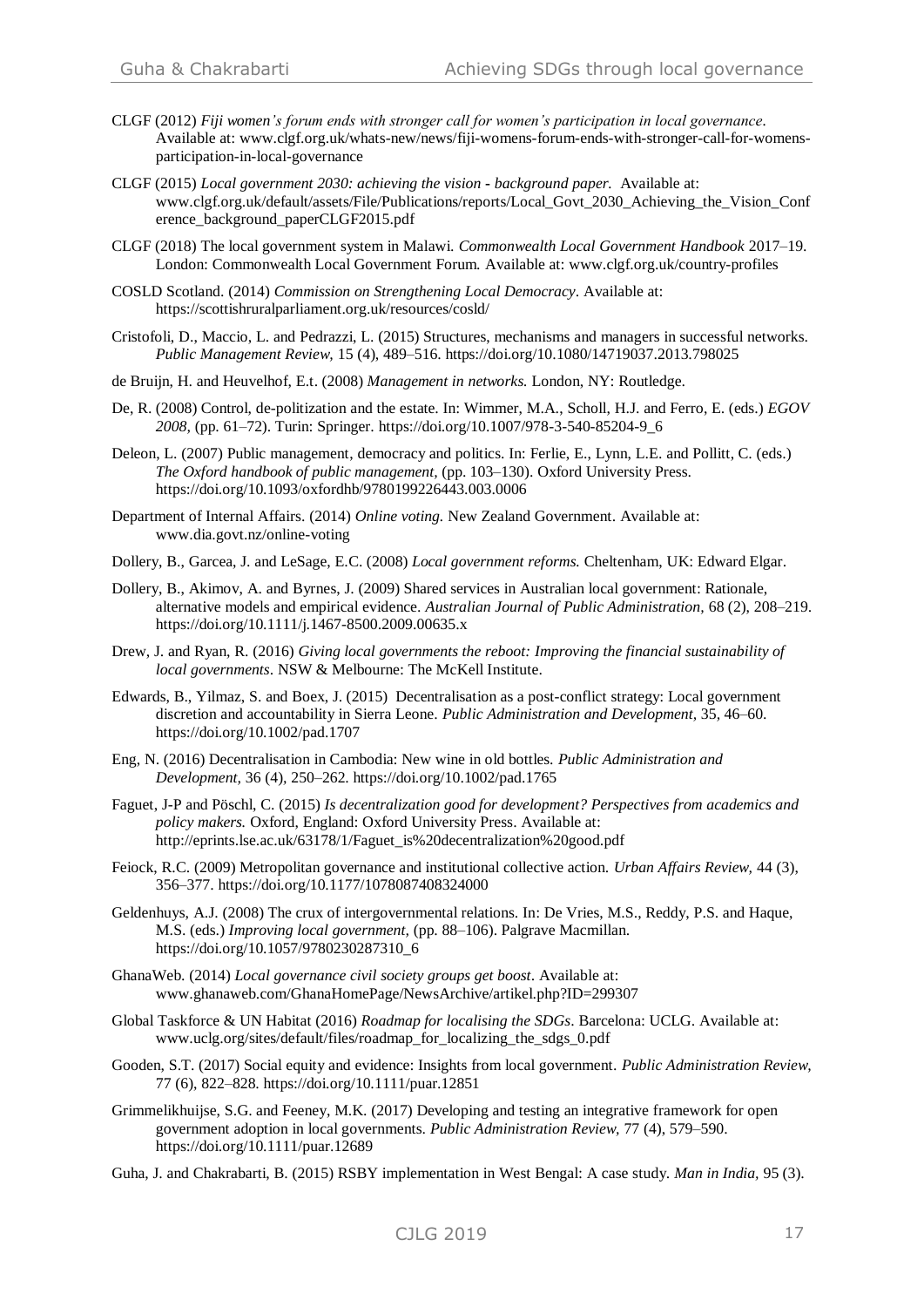Guha, J. and Chakrabarti, B. (forthcoming) Co-ordination failure in policy networks.

- Halachmi, A. and Greiling, D. (2013) Transperancy, e-government and accountability. *Public Performance & Management Review,* 36 (4), 572–584. <https://doi.org/10.2753/pmr1530-9576360404>
- Hambleton, R. (2015) *Leading the inclusive city. Place-based innovation for a bounded planet*. Bristol: Policy Press.
- Hassall, G., Kaitani, M., Mae, P., Feue, T. and Wainikesa, L. (2011) *Comparative study on local government and traditional governance systems interaction in Pacific Island countries.* Governance Programme, University of the South Pacific.
- Hughes, S., Runfola, D.M. and Cormier, B. (2018) Issue proximity and policy response to local governments. *Review of Policy Research,* 35 (2), 192–209. <https://doi.org/10.1111/ropr.12285>
- Hulst, R., Mafuru, W. and Mpenzi, D. (2015) Fifteen years after decentralisation by devolution: Politicaladministrative relations in Tanzanian local government. *Public Administration and Development,* 35, 360–371.<https://doi.org/10.1002/pad.1743>
- IDEA/CLGF. (2014) *Local democracy today and tomorrow: Learning from good practice.* Available at: [http://www.clgf.org.uk/default/assets/File/Publications/reports/Local\\_Democracy\\_today\\_and\\_tomorrow](http://www.clgf.org.uk/default/assets/File/Publications/reports/Local_Democracy_today_and_tomorrow-learning_from_good_practice-IDEA-CLGF-CityInsight2014.pdf)learning from good practice-IDEA-CLGF-CityInsight2014.pdf
- Jones, C. and Lichtenstein, B.B. (2008) Temporary inter-organizational projects. In: Cropper, S., Ebers, M., Huxham, C. and Ring, P.S. (eds.) *The Oxford handbook of inter-organizational relations,* (pp. 231–255). Oxford: Oxford University Press. <https://doi.org/10.1093/oxfordhb/9780199282944.003.0009>
- Jun, K.-N., Wang, F. and Wang, D. (2014) E-government use and perceived government transperancy and service capacity. *Public Performance & Management Review,* 38 (1), 125–151. <https://doi.org/10.2753/pmr1530-9576380106>
- Kamuzora, P. and Gilson, L. (2007) Factors influencing implementation of the Community Health Fund in Tanzania. *Health Policy and Planning,* 22, 95–102. <https://doi.org/10.1093/heapol/czm001>
- Kathryn, E. (2011) 'Street-level bureaucracy' revisited: The changing face of frontline discretion in adult social care in England. *Social Policy & Administration,* 45 (3), 221–244. [https://doi.org/10.1111/j.1467-](https://doi.org/10.1111/j.1467-9515.2011.00766.x) [9515.2011.00766.x](https://doi.org/10.1111/j.1467-9515.2011.00766.x)
- King, S. and Cotterill, S. (2007) Transformational government? The role of information technology in delivering citizen-centric local public services. *Local Government Studies,* 33 (3), 333–354. <https://doi.org/10.1080/03003930701289430>
- Kortt, M.A. Dollery, B. and Drew, J. (2016) Municipal mergers in New Zealand: An empirical analysis of the proposed amalgamation of Hawke's Bay councils. *Local Government Studies*, 42 (2), 228–247, DOI: 10.1080/03003930.2015.1007133
- Kothari, U. (2001) Power, knowledge and social control in participatory development. In: Cooke, B. and Kothari, U. (eds.) *Participation: The new tyranny*. London: Zed Books.
- Kroukamp, H. and Leus, L. (2008) Improving local management. In: De Vries, M.S., Reddy, P. and Haque, M. (eds.) *Improving local government: Outcomes of comparative research,* (pp. 107–131). New York: Palgrave. [https://doi.org/10.1057/9780230287310\\_7](https://doi.org/10.1057/9780230287310_7)
- Kwon, S.-W. and Feiock, R.C. (2010) Overcoming the barriers to cooperation: Intergovernmental service agreements. *Public Administration Review,* 70 (6), 876–884. [https://doi.org/10.1111/j.1540-](https://doi.org/10.1111/j.1540-6210.2010.02219.x) [6210.2010.02219.x](https://doi.org/10.1111/j.1540-6210.2010.02219.x)
- Larsson, O.L. (2013) Sovereign power beyond the state: A critical reappraisal of governance by networks. *Critical Policy Studies,* 7 (2), 99–114. <https://doi.org/10.1080/19460171.2013.784624>
- Lecy, J.D., Mergel, I.A. and Schmitz, H.P. (2014) Networks in public administration. *Public Administration Review,* 16 (5), 643–665. <https://doi.org/10.1080/14719037.2012.743577>
- Leroux, K. and Carr, J.B. (2007) Explaining local government cooperation on public works: Evidence from Michigan. *Public Works Management & Policy,* 12 (1), 344–358. <https://doi.org/10.1177/1087724x07302586>
- LGA. (2014) *Municipal bonds in UK.* Available at[: www.ukmba.org/ukmba-pfm](http://www.ukmba.org/ukmba-pfm)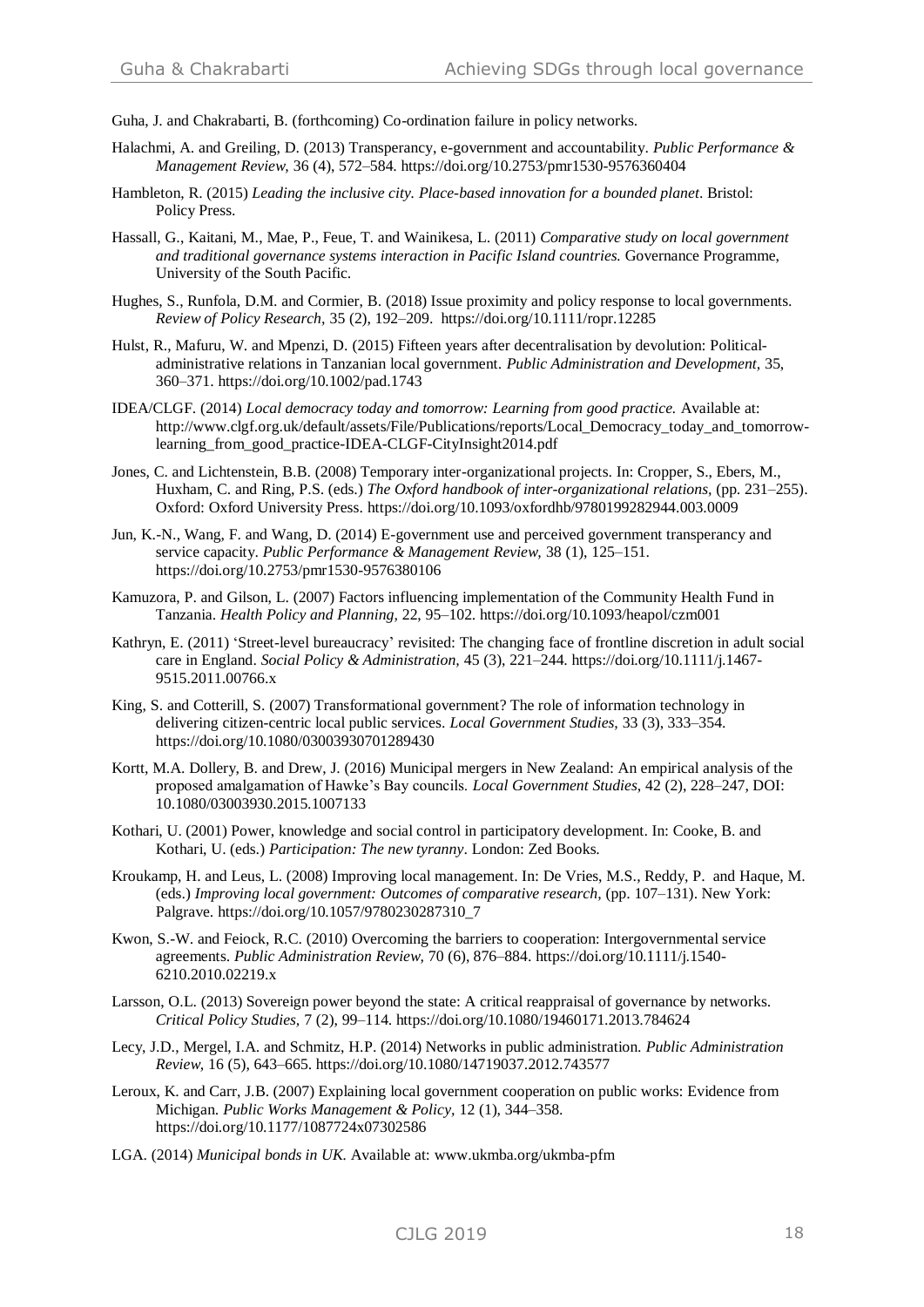- LGNZ (2013) *Strengthening governance within the local government sector.* Wellington: Local Government New Zealand.
- Lucci, P. and Lynch, A. (2016) *The SDGs at city level: Mumbai's expereince*. Working Paper No. 32. London: Overseas Development Institute.
- Manitoba. (2013) *New tools to support municipal amalgamations*. Available at: [www.mysteinbach.ca/newsblog/19170.html](http://www.mysteinbach.ca/newsblog/19170.html)
- Martin, S. and Bovaird, T. (2005) *Meta-evaluation of the local government modernisation agenda: Progress report on service improvement in local government*. Office of the Deputy Prime Minister. Available at: [www.bipsolutions.com/docstore/pdf/9882.pdf](http://www.bipsolutions.com/docstore/pdf/9882.pdf)
- McGuire, M. and Agranoff, R. (2011) The limitations of public management networks. *Public Administration,*  89 (2), 265–284. <https://doi.org/10.1111/j.1467-9299.2011.01917.x>
- McKinley, P. (2013) The role of local authority-owned companies: Lessons from the New Zealand experience. In: Sansom, G. & McKinlay, P. *New century local government: Commonwealth perspectives.* London: Commonwealth Secretariat.
- Mervyn, K., Simon, A. and Allen, D.K. (2014) Digital inclusion and social inclusion. *Information, Communication & Society,* 17 (9), 1086–1104. <https://doi.org/10.1080/1369118x.2013.877952>
- Meuleman, L. (2008) *Public management and the metagovernance of hierarchies, networks and markets.* Heidelberg: Physica-Verlag. <https://doi.org/10.1007/978-3-7908-2054-6>
- Microsoft. (2018) *Wiltshire Council become one of the most cutting-edge councils in the country*. Available at: <https://customers.microsoft.com/en-gb/story/wiltshire-council-improves-services-dynamics-365>
- Mwamunyange, J. (2013) Tanzania devolves budget to districts. *The East African.* Available at: [http://www.theeastafrican.co.ke/news/Tanzania-devolves-budget-to-districts-/-/2558/1898898/-/m79bf6/-](http://www.theeastafrican.co.ke/news/Tanzania-devolves-budget-to-districts-/-/2558/1898898/-/m79bf6/-/index.html) [/index.html](http://www.theeastafrican.co.ke/news/Tanzania-devolves-budget-to-districts-/-/2558/1898898/-/m79bf6/-/index.html)
- Natamba, P. (2013) Local government innovation in Uganda. *All Africa*. Available at: <http://allafrica.com/stories/201302051454.html>
- Needham, C. (2007) Realising the potential of co-production: Negotiating improvements in public services. *Social Policy & Society,* 7 (2), 221–231. <https://doi.org/10.1017/s1474746407004174>
- Niehaves, B. and Krause, A. (2010) Shared service strategies in local government a multiple case study exploration. *Transforming Government: People, Process and Policy,* 4 (3), 266–279. <https://doi.org/10.1108/17506161011065235>
- Nyholm, I. and Haveri, A. (2009) Between government and governance: Local solutions for reconciling representative government and network governance. *Local Government Studies*, 35 (1), 109–124. <https://doi.org/10.1080/03003930802574516>
- O'Leary, R. and Vij, N. (2012) Collaborative public management: Where have we been, and where are we going? *The American Review of Public Administration,* 42 (5), 507–522. <https://doi.org/10.1177/0275074012445780>
- Patil, D.A. (2014) Exploring the subaltern voices: A study of community radio reporters in rural India. *Qualitative Report,* 19 (33), 19–33.
- Peters, B.G. (2007) Politicians and bureaucrats in the politics of poilicy-making. In: Bevir, M. (ed.) *Public governance,* (Vol. 3, pp. 37–61). London, Thousand Oaks, New Delhi: Sage.
- Pina, V., Torres, L. and Royo, S. (2010) Is e-government leading to more accountable and transparent local governments. *Financial Accountability & Management,* 26 (1), 3–20. [https://doi.org/10.1111/j.1468-](https://doi.org/10.1111/j.1468-0408.2009.00488.x) [0408.2009.00488.x](https://doi.org/10.1111/j.1468-0408.2009.00488.x)
- Poocharoen, O.-o. and Ting, B. (2015) Collaboration, co-production, networks. *Public Management Review,* 17 (4), 587–614. <https://doi.org/10.1080/14719037.2013.866479>
- Popering-Verkerk, J.v. and Buuren, A.v. (2016) Decision-making patterns in multilevel governance: The contribution of informal and procedural interactions to significant multilevel decisions. *Public Management Review*, 18 (7), 951–971.<https://doi.org/10.1080/14719037.2015.1028974>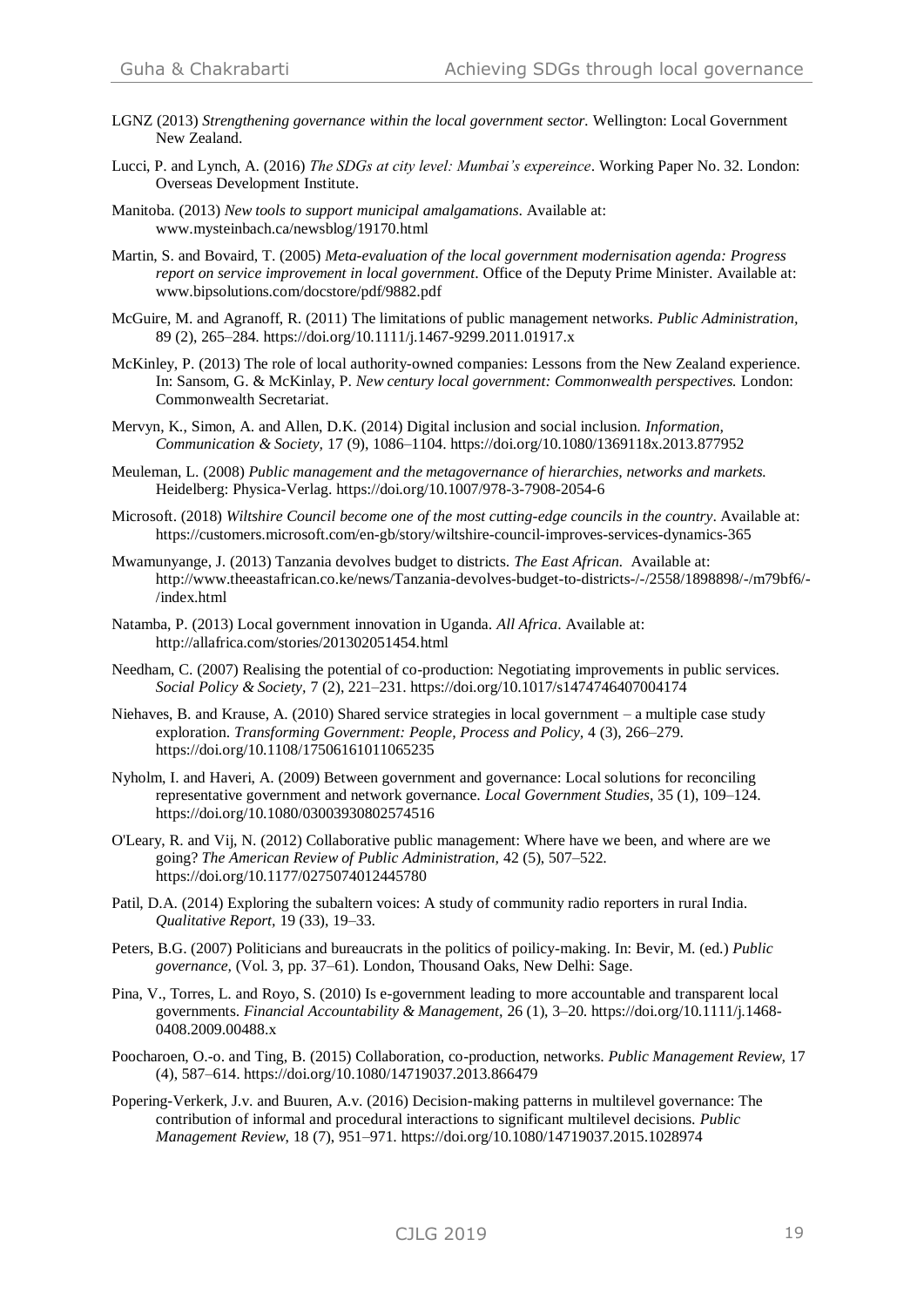- Rahman, M. H. and Singh, S. (2011) Towards strong local governance: Current reform scenario in Fiji. *International Journal of Public Administration,* 34, 674–681. <https://doi.org/10.1080/01900692.2011.587993>
- Reddy, P.S. (2016) Localising the sustainable development goals (SDGs): The role of local governments in context. *African Journal of Public Affairs,* 9 (2), 1–15.
- Ruggeri, A., Gizelis, T.-I. and Dorussen, H. (2013) Managing mistrust: An analysis of the UN peacekeeping. *Journal of Conflict Resolution,* 57 (3), 387–409. <https://doi.org/10.1177/0022002712448906>
- Saito, F. (2008) Decentralisation and local governance: Introduction and overview. In: Saito, F. (ed.) *Foundations for local governance: Decentralisation in comparative perspective,* (pp.1–24). Heidelberg: Physica-Verlag. [https://doi.org/10.1007/978-3-7908-2006-5\\_1](https://doi.org/10.1007/978-3-7908-2006-5_1)
- Sansom, G. (2013) The evolving role of Mayors: An Australian perspective. In: Sanson, G. and McKinlay, P. *New century local government,* (pp. 212–239). London: Commonwealth Secretariat. <https://doi.org/10.14217/9781848591493-14-en>
- Schoburgh, E.D. (2012) Local government and local development: Bridging the gap through critical discourse. *Commonwealth Journal of Local Governance*, (10), 5–31. <https://doi.org/10.5130/cjlg.v0i10.2686>
- Shaw, I., Morris, K. and Edwards, A. (2009) Technology, social services and organizational innovation or how great expectations in London and Cardiff are dashed in Lowestoft and Cymtyrch. *Journal of Social Work Practice*, 23 (4), 383–400. <https://doi.org/10.1080/02650530903374937>
- Shukla, M. (2014) Democratising information in India: Role of community radios as a development intervention. *Vision,* 18 (4), 349–352. <https://doi.org/10.1177/0972262914551662>
- Silvestre, H.C. Marques, R.C., Dollery, B. and Moraes Correia, A. (2019) *Is cooperation cost reducing? An analysis of public–public partnerships and inter-municipal cooperation in Brazilian local government.* Local Government Studies, DOI: 10.1080/03003930.2019.1615462
- Slack, L. (2014) The post-2015 Global Agenda a role for local governance. *Commonwealth Journal of Local Governance* (15), 173–177. <https://doi.org/10.5130/cjlg.v0i0.4069>
- Smoke, P. (2015) Rethinking decentralisation: Assessing challenges to a popular public sector reform. *Public Administration and Development,* 35*,* 97–112.<https://doi.org/10.1002/pad.1703>
- Smoke, P. (2017) Fiscal decentralisation frameworks for Agenda 2030: Understanding key issues and crafting strategic reforms. *Commonwealth Journal of Local Governance* (20), 3–23. <https://doi.org/10.5130/cjlg.v0i20.6024>
- Smoke, P. (2019) *Improving subnational government development finance in emerging and developing economies: Toward a strategic approach.* ADBI Working Papers, Asian Development Bank Institute. Available at: <https://ideas.repec.org/p/ris/adbiwp/0921.html>
- Somerville, P. and Haines, N. (2008) Prospects of local co-governance. *Local Government Studies,* 34 (1), 61–79. <https://doi.org/10.1080/03003930701770488>
- Soublière, J. and Cloutier, C. (2015) Explaining levels of local government involvement in service delivery: The dynamics of cross-sector partnerships in Malawi. *Public Administration and Development,* 35*,* 192–205. <https://doi.org/10.1002/pad.1715>
- Stoker, G. (2006) Public value management: A new narrative for networked governance? *American Review of Public Administration,* 36, 41–57. <https://doi.org/10.1177/0275074005282583>
- Stone, S. (2015) The effect of fiscal decentralisation on the financial condition of municipal government. *International Journal of Public Administration,* 38 (6), 453–460. <https://doi.org/10.1080/01900692.2014.949740>
- Tambulasi, R. I. (2011) Local government without governance. *Public Policy & Administration,* 26 (3), 333–352. <https://doi.org/10.1177/0952076710374915>
- Tomkinson, R. (2007) *Shared service in local government.* Burlington: Grower.
- Tummers, L. and Bakers, V. (2014) Policy implementation, street level bureaucracy and the importance of discretion. *Public Management Review,* 16 (4). <https://doi.org/10.1080/14719037.2013.841978>
- UNDESA. (2008) *United Nations e-government survey 2008. From e-government to connected government.* New York: UN Department of Economic and Social Affairs.

CJLG 2019 20